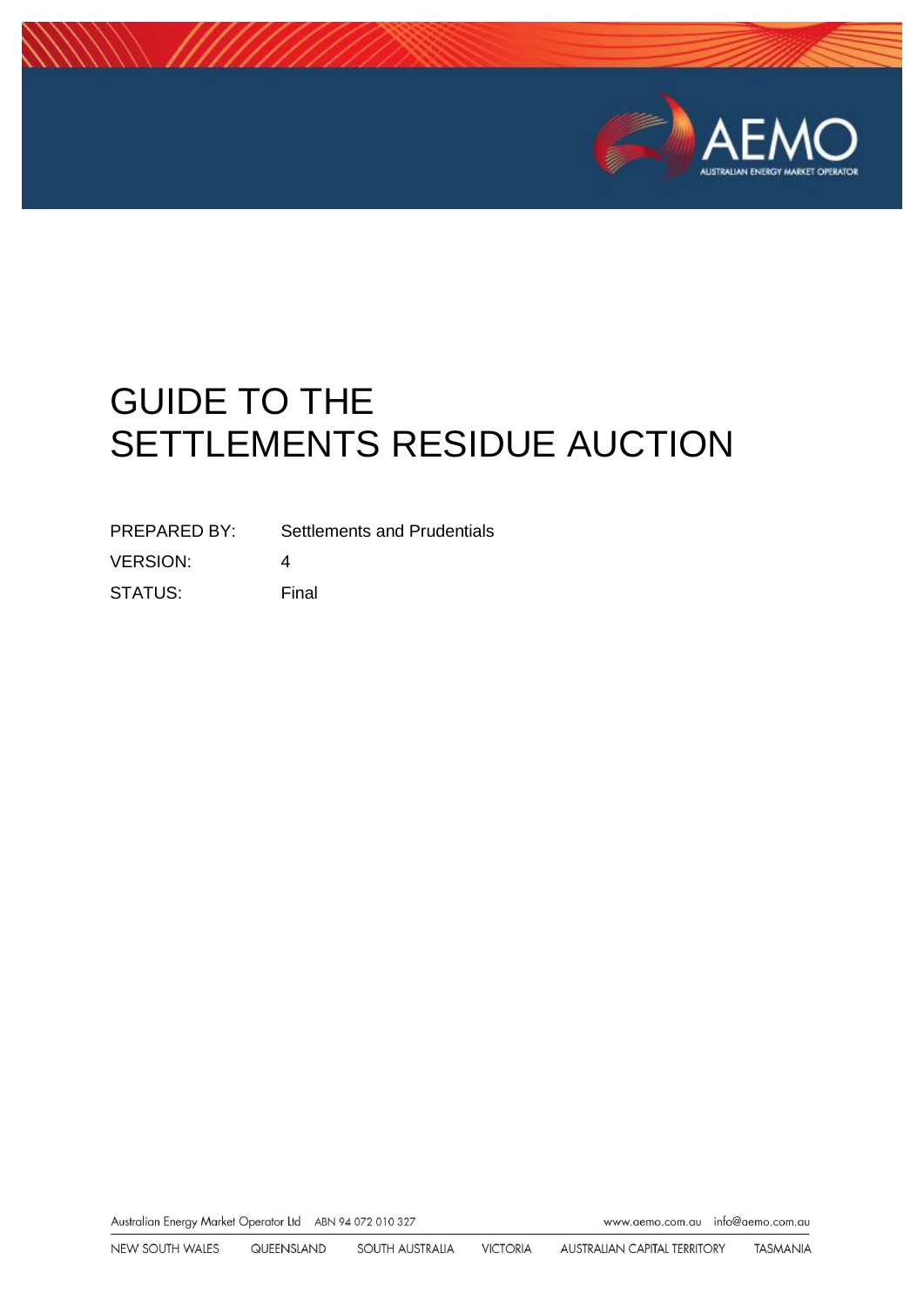## <span id="page-1-0"></span>Disclaimer

This document is made available to you on the following basis:

- (a) **Purpose**  This Guide to the Settlements Residue Auction (**Guide**) has been produced by the Australian Energy Market Operator Limited (**AEMO**) to provide information about settlements residue auctions as at the date of publication.
- (b) **No substitute** This Guide is not a substitute for, and should not be read in lieu of, the National Electricity Law (**NEL**), the National Electricity Rules (**NER**) or any other relevant laws, codes, rules, procedures or policies. Further, the contents of this Guide do not constitute legal or business advice and should not be relied on as a substitute for obtaining detailed advice about the NEL, the Rules, or any other relevant laws, codes, rules, procedures or policies, or any aspect of the national electricity market or the electricity industry.
- (c) **No Warranty** While AEMO has used due care and skill in the production of this Guide, neither AEMO, nor any of its employees, agents and consultants make any representation or warranty as to the accuracy, reliability, completeness or suitability for particular purposes of the information in this Guide.
- (a) **Limitation of liability**  To the extent permitted by law, AEMO and its advisers, consultants and other contributors to this Guide (or their respective associated companies, businesses, partners, directors, officers or employees) shall not be liable for any errors, omissions, defects or misrepresentations in the information contained in this Guide, or for any loss or damage suffered by persons who use or rely on such information (including by reason of negligence, negligent misstatement or otherwise). If any law prohibits the exclusion of such liability, AEMO's liability is limited, at AEMO's option, to the re-supply of the information, provided that this limitation is permitted by law and is fair and reasonable.
- © 2010 Australian Energy Market Operator Ltd. All rights reserved.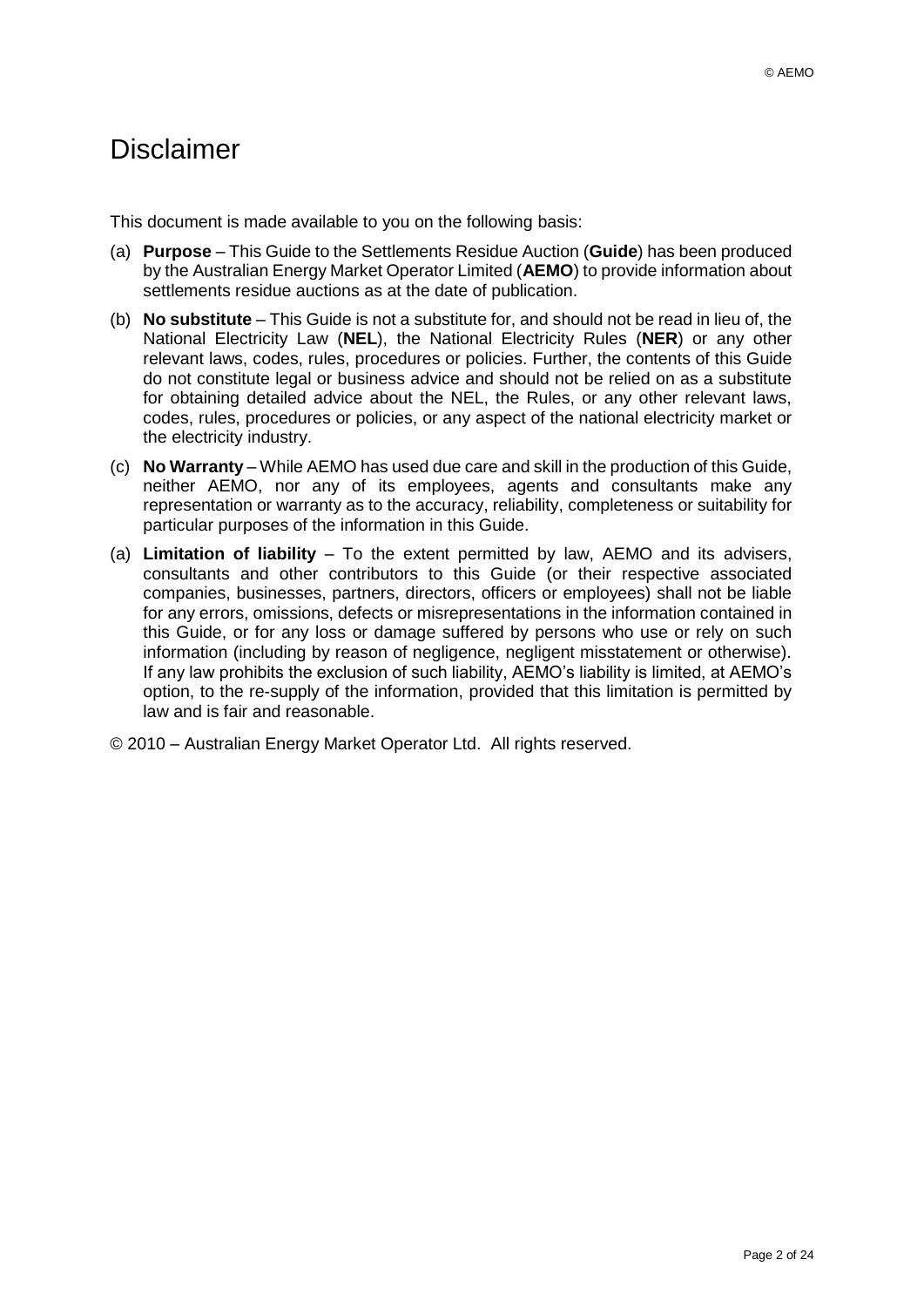## <span id="page-2-0"></span>Version Control

| Verison        | <b>Date</b>                    | Author           | <b>Comments</b>                                                                                                                                                  |
|----------------|--------------------------------|------------------|------------------------------------------------------------------------------------------------------------------------------------------------------------------|
|                | 03 September 2010              | Evy Papadopoulos | Initial issue                                                                                                                                                    |
| $\overline{2}$ | John Fisher<br>18 October 2010 |                  | Section 5.1 added "Determining Notional<br>Interconnector Flows"                                                                                                 |
| 2.1            | 9 November 2011                | Brian Nelson     | Correction to section $8.5$ – there will be up to twelve<br>auctions for each Relevant Quarter (not four).                                                       |
| 3.0            | 22 July 2014                   | Linda Murdoch    | Updated to remove the methodology for the<br>calculation and reconciliation of Auction expense fees,<br>the details of which are now given in the auction rules. |
| 4.0            | Oct 2019                       | Dimi Botha       | Updated to include Secondary Trading accociated<br>information.                                                                                                  |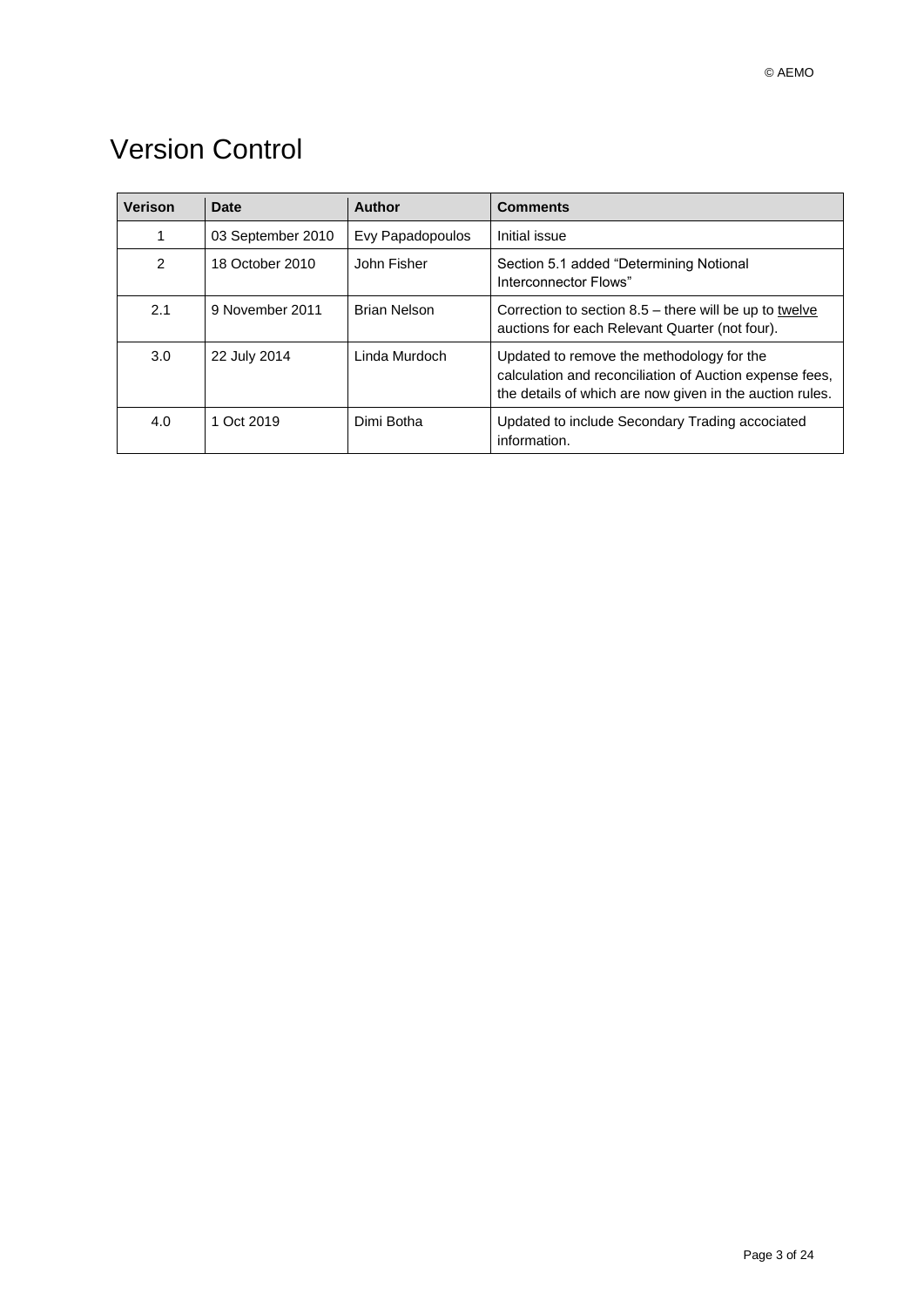## <span id="page-3-0"></span>Table of Contents

| <b>GUIDE TO THE SETTLEMENTS RESIDUE AUCTION</b><br>1 |                                                                                                                                                                                               |                      |
|------------------------------------------------------|-----------------------------------------------------------------------------------------------------------------------------------------------------------------------------------------------|----------------------|
| <b>Disclaimer</b><br>$\mathbf{2}$                    |                                                                                                                                                                                               |                      |
| <b>Version Control</b><br>3                          |                                                                                                                                                                                               |                      |
| <b>Table of Contents</b><br>4                        |                                                                                                                                                                                               |                      |
| 1.                                                   | <b>Introduction</b>                                                                                                                                                                           | 6                    |
| 2.                                                   | <b>Underlying Causes of IRSR</b>                                                                                                                                                              | 6                    |
| 3.                                                   | <b>Negative IRSR</b>                                                                                                                                                                          | 7                    |
| 3.1                                                  | <b>Causes of negative IRSR</b>                                                                                                                                                                | $\overline{7}$       |
| 3.2                                                  | <b>Recovery of negative IRSR</b>                                                                                                                                                              | 8                    |
| 4.                                                   | Factors that can affect the amount of IRSR                                                                                                                                                    | 8                    |
| 5.                                                   | <b>Calculating IRSR</b>                                                                                                                                                                       | 9                    |
| 5.1                                                  | <b>Determining Notional Interconnector flows</b>                                                                                                                                              | 10                   |
| 5.1.1<br>5.1.2<br>5.1.3<br>5.1.4                     | Determining inter-regional transmission losses<br>Apportioning inter-regional transmission losses<br>Apportioning inter-regional transmission losses<br>IRSR example with transmission losses | 10<br>11<br>11<br>12 |
| 6.                                                   | <b>Methodology for IRSR Allocation, Distribution, and Recovery</b>                                                                                                                            | 13                   |
| 7.                                                   | <b>Auction Eligibility</b>                                                                                                                                                                    | 13                   |
| 8.                                                   | <b>The Auction</b>                                                                                                                                                                            | 13                   |
| 8.1                                                  | <b>Overview</b>                                                                                                                                                                               | 13                   |
| 8.2                                                  | <b>Units</b>                                                                                                                                                                                  | 14                   |
| 8.3                                                  | <b>Unit Categories</b>                                                                                                                                                                        | 14                   |
| 8.4                                                  | <b>Proportional Entitlement</b>                                                                                                                                                               | 14                   |
| 8.5                                                  | Units available at each auction                                                                                                                                                               | 15                   |
| 9.                                                   | <b>Auction Timetable</b>                                                                                                                                                                      | 15                   |
| 9.1                                                  | <b>Bidding and Offering at auction</b>                                                                                                                                                        | 15                   |
| 9.1.1<br>9.1.2<br>9.1.3                              | <b>Bid and Offer files</b><br>Bid and Offer rejection<br>Linking Bids across Unit Categories and Relevant Quarters                                                                            | 16<br>16<br>16       |
| 9.2                                                  | Linear Program Determination of Unit Allocation and Pricing                                                                                                                                   | 16                   |
| 9.2.1                                                | <b>Primary Allocation units</b>                                                                                                                                                               | 16                   |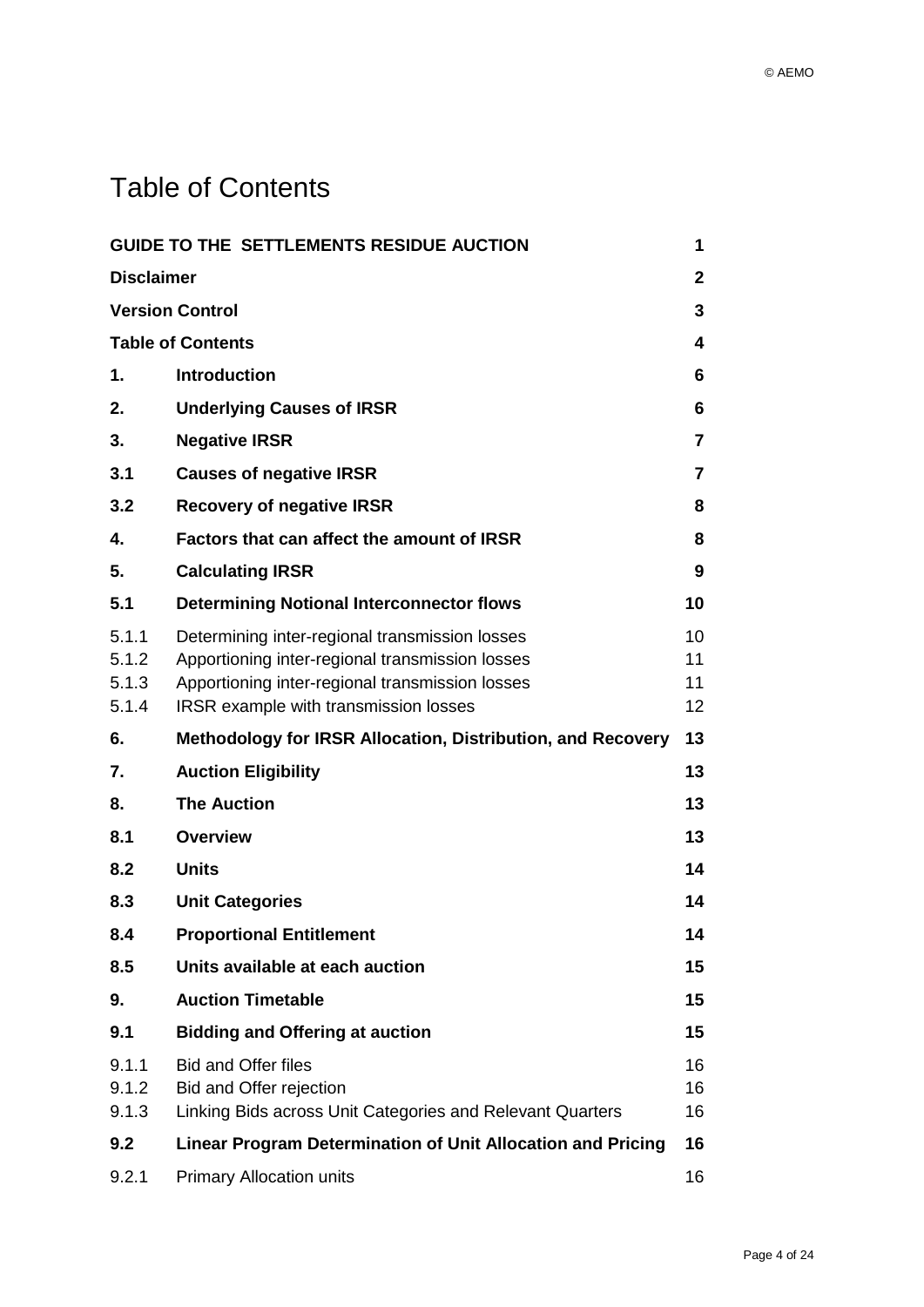| 9.2.2<br>9.2.3 | Primary and Cancellation (Secondary) units<br><b>Auction Solver</b> | 16<br>17 |
|----------------|---------------------------------------------------------------------|----------|
| 9.2.4          | An auction solely comprising Single Category Bids                   | 17       |
| 9.2.5          | An auction comprising Linked and Single Category Bids               | 18       |
| 9.2.6          | <b>Tied Bids</b>                                                    | 18       |
| 9.3            | <b>Auction results</b>                                              | 19       |
| 9.4            | <b>SRD Agreement payments and distributions</b>                     | 19       |
| 9.5            | <b>Auction expense fees</b>                                         | 19       |
| 9.6            | <b>Adjustments</b>                                                  | 20       |
| 9.7            | <b>Reconciliation statements</b>                                    | 20       |
| 9.8            | <b>Goods and Services Tax</b>                                       | 20       |
| 10.            | <b>Further Information</b>                                          | 20       |
| 10.1           | <b>AEMO publications</b>                                            | 20       |
| 10.2           | <b>AEMO Communications</b>                                          | 22       |
| 10.3           | <b>Network Outage Plans</b>                                         | 22       |
| 10.4           | <b>Annual Planning Reports</b>                                      | 22       |
| 11.            | <b>Glossary</b>                                                     | 22       |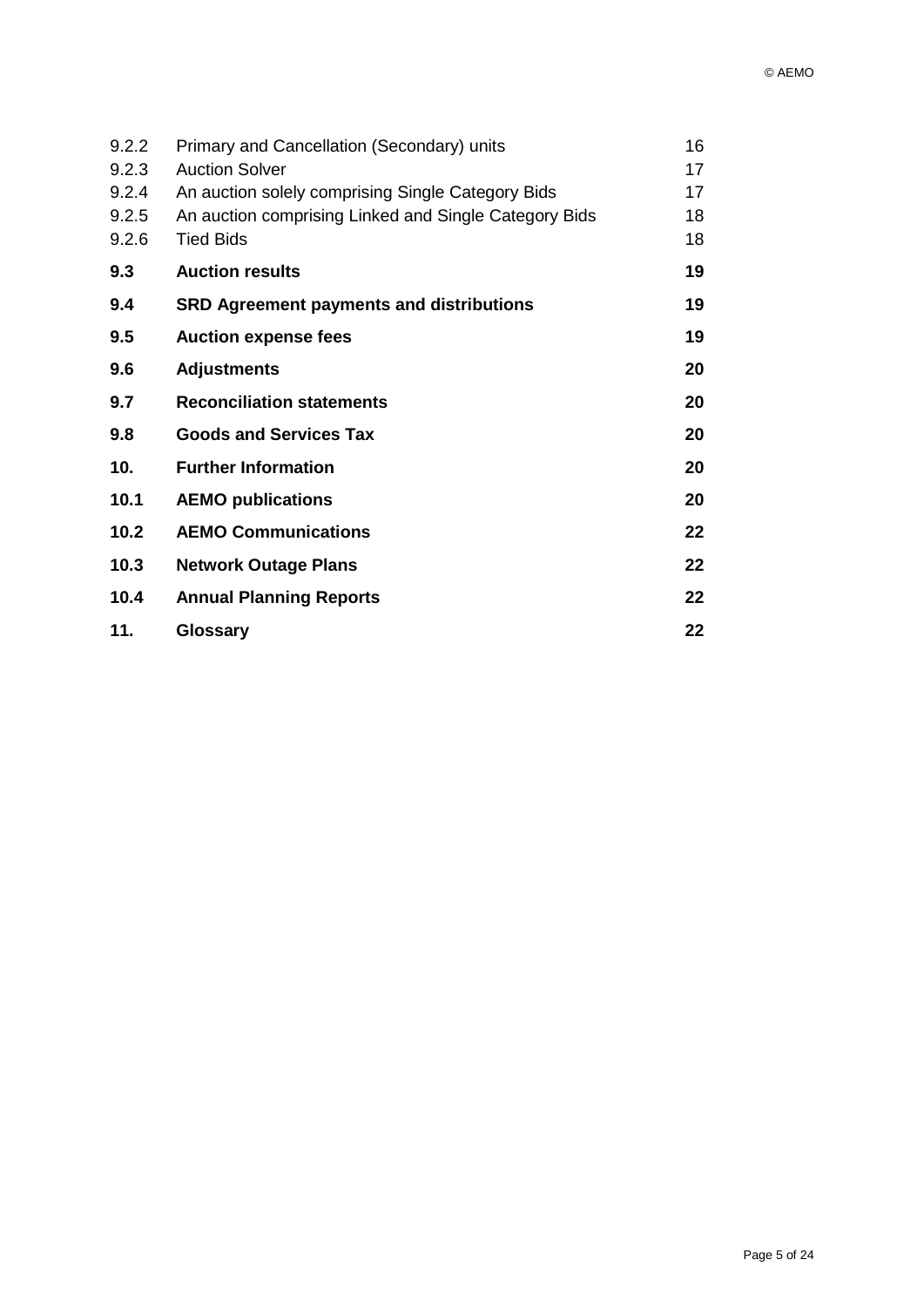## <span id="page-5-0"></span>**1. Introduction**

*Auctions* give eligible *Registered Participants* access to *inter-regional settlements residue* (**IRSR**) by enabling them to bid for entitlements to a proportion of the total IRSR; however, due to the many variables affecting IRSR, bidding is financially speculative and carries a number of risks. From 1 October 2019, amendments to the Auction Rules and APA were implemented in order to facilitate secondary trading through the SRA. Participants require:

- a) a right to offer a unit that they hold (having purchased this in a previous auction) to be sold in an auction (as per rule 3.18.3(a1)(1)),
- b) the price of the offer to set a floor for the revenue that will be received if the unit is sold,
- c) to be paid the relevant clearing price if that unit is sold in an auction (as per rule 3.18.3(a1)(3)).

The National Electricity Rules (NER) set out basic principles governing the way IRSR must be allocated and distributed, but leave the details of the allocation and distribution methodology to the Australian Energy Market Operator (*AEMO*). Rule 3.18.3 permits *AEMO* to develop *auction rules* setting out how *auctions* are to be conducted.

This Guide provides an overview of the *auction* process. It does not contain all relevant references to the NER, the *auction rules*, or any other governing instrument and does not contain an exhaustive list of all relevant factors and issues. Anyone wishing to participate in the *auction* should obtain their own legal, taxation, and financial advice and should conduct their own assessment of the risks associated with participating in *auctions* before seeking to do so.

In this Guide:

- (a) A capitalised word or phrase has the meaning set out opposite that word or phrase in the Glossary in **Section 11**.
- (b) A word or phrase *in this style* has the same meaning as given to that term in the NER*.*
- (c) References to a "Rule" followed by a number refer to a provision in the NER.
- (d) If there is any inconsistency between this document and the NER, the NER will prevail to the extent of that inconsistency.
- (e) A reference to dollars or \$ is to Australian currency. All amounts are exclusive of GST.

## <span id="page-5-1"></span>**2. Underlying Causes of IRSR**

IRSR arises from the transfer of electricity through *regulated interconnectors* only. With the exception of Victoria and Tasmania, *regulated interconnectors* exist between adjacent *regions* in the National Electricity Market (*NEM*).

IRSR results from price differences between *regions* associated with power flows between *regions* and is generally:

- Positive when electricity flows from a lower-priced *region* to a higher-priced *region*.
- Negative when electricity flows from a higher-priced *region* to a lower-priced *region* (Counter-Price Flow).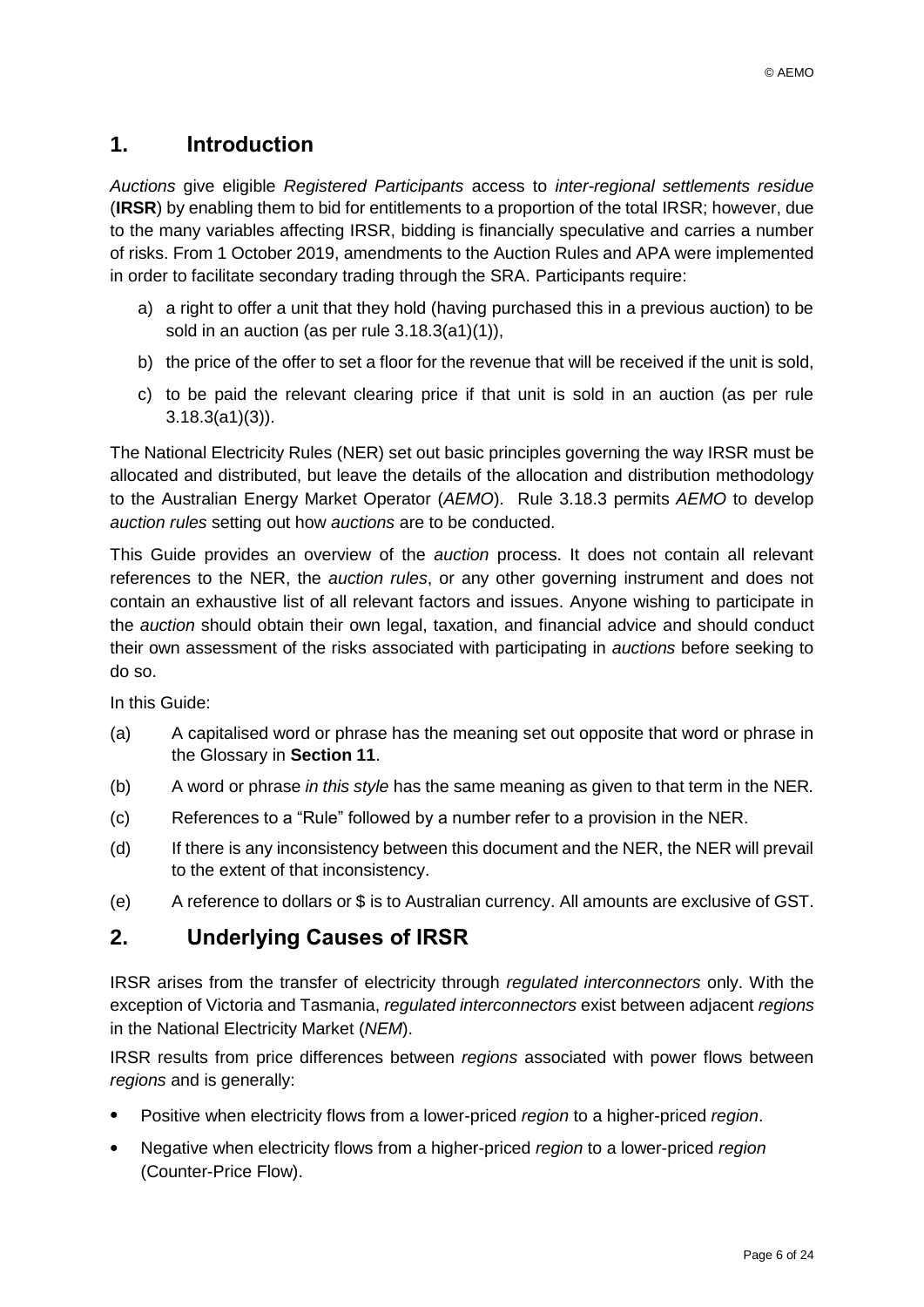*Inter-regional* price differences are generally:

- More significant when *regulated interconnectors* are operating at full capacity (when the price difference reflects the cost of *inter-regional transmission constraints* and *interregional transmission losses*).
- Less significant when *regulated interconnectors* are operating at less than full capacity (when the price difference reflects the cost of *inter-regional transmission losses*).

To understand how IRSR is allocated, it is also necessary to understand the concept of a Notional Interconnector and *directional* interconnector.

A Notional Interconnector represents some or all of the *regulated interconnectors* between two adjacent regions. In some cases, the *dispatch* process requires the recognition of multiple Notional Interconnectors (for example, the Heywood and Murraylink *interconnectors* between Victoria and South Australia).

*Directional interconnectors* are a conceptual grouping of all Notional Interconnectors between any two *regions*. There are only ever two *directional interconnectors* between any two *regions*, one for each direction of flow.

In each *trading interval*, all IRSR resulting from the net flow of electricity across a Notional Interconnector is assigned to the appropriate *directional interconnector*.

## <span id="page-6-0"></span>**3. Negative IRSR**

As noted in Section [2,](#page-5-1) IRSR can be either positive or negative.

## <span id="page-6-1"></span>**3.1 Causes of negative IRSR**

Counter-Price Flows cause negative IRSR. Reasons for Counter-Price Flows include:

- **Dispatch process issues:** This is where the *dispatch* process requires a Counter-Price Flow in response to *power system* operational requirements. These include where there might be *intra-regional network constraints*, *market ancillary service* requirements, *internetwork tests* and disconnection of one part of the *power system* from another occurring away from *region* boundaries.
- **Dispatch process errors:** These include the failure of SCADA Data input or telemetered ratings, problems with the *dispatch* process, and errors in the manual processing of failed SCADA Data.
- **Pricing and metering issues:** This is where pricing and *metering* processes do not align with the corresponding *dispatch* processes, such as where *AEMO* might intervene in the *dispatch* process and set intervention pricing, or set the *regional reference node* (**RRN**) price to the *market price cap*; or where dispatchable units do not conform to *dispatch* targets, and differences between the *dispatch interval* (five-minute) quantities and *trading interval* (30-minute) quantities.

*AEMO* monitors the forecast level of Counter-Price Flows. If the forecast accumulated value of negative IRSR exceeds a threshold value, *AEMO* can apply constraint equations to reduce the *interconnector flow*, subject to maintaining a reliable and secure *power system,* in order to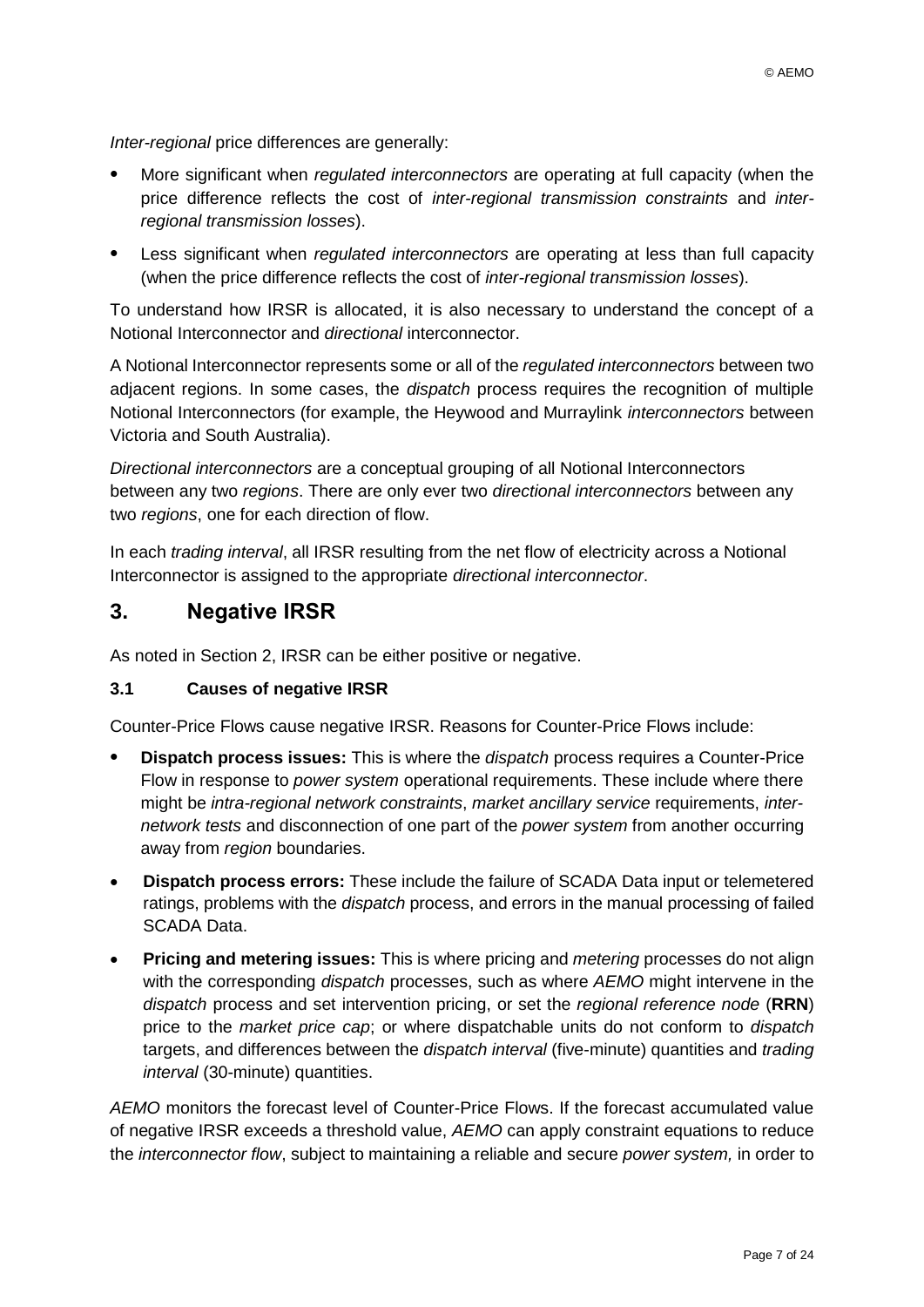achieve an appropriate balance between the need to minimise Counter-Price Flows and the need to avoid unnecessary and restrictive intervention.<sup>1</sup>

Counter-Price Flows can arise suddenly and without warning.

## <span id="page-7-0"></span>**3.2 Recovery of negative IRSR**

Negative IRSR in a trading interval on a *directional interconnector* is currently recovered directly from the appropriate Transmission Network Service Provider (TNSP) on a weekly basis.

For trading intervals occurring before 1 July 2010, negative IRSR was recovered as follows:

- In the first instance, negative IRSR was recovered from positive IRSR that accumulated in the same billing week on the same *directional interconnector*.
- Any remaining negative IRSR was recovered from auction proceeds that were collected in the next quarter before the auction proceeds were distributed to TNSPs.
- Any remaining negative IRSR was carried forward to the next auction and so on until all negative IRSR was recovered.

## <span id="page-7-1"></span>**4. Factors that can affect the amount of IRSR**

*Settlement Residue Distribution agreements (SRD agreements*) were designed as a risk mitigation measure. They can also be used as speculative financial instruments. Participating in the *auctions* and entering into *SRD agreements* carries a degree of financial risk.

There are also factors that may affect IRSR values (making the accurate prediction of amounts impossible) and the ongoing conduct of the *auctions* that auction participants should consider prior to participation. These can arise from a number of different areas, such as:

| <b>FACTOR</b>                                           | <b>COMMENTS</b>                                                                                                                                                                                                                                                                                                                                                                     |
|---------------------------------------------------------|-------------------------------------------------------------------------------------------------------------------------------------------------------------------------------------------------------------------------------------------------------------------------------------------------------------------------------------------------------------------------------------|
| Interconnector performance                              | This can be affected by, for example:<br>Available capacity, which can be affected by maintenance and<br>construction activity causing outages.<br>Operational failures in primary or secondary plant and equipment.<br>Equipment temperature limits or power ratings.<br>Market flows.<br>Reclassification of a non-credible contingency event as a credible<br>contingency event. |
| Interconnectors providing<br>scheduled network services | The flow on the Basslink <i>interconnector</i> , which is determined in part by<br>its bidding behaviour, can influence flow on the Victoria-NSW and<br>Victoria-South Australia interconnectors<br>through<br>dispatch<br>the<br>optimisation process.                                                                                                                             |
| Generating unit performance and<br>dispatch             | Generators offer or re-offer capacity to maximise their overall revenue.<br>This may affect both <i>interconnector</i> flows and capabilities, and regional                                                                                                                                                                                                                         |

 $\overline{a}$ <sup>1</sup> Further details about *AEMO's* processes are available in Operating Procedure SO\_OP3705, available on *AEMO's* website at www.aemo.com.au.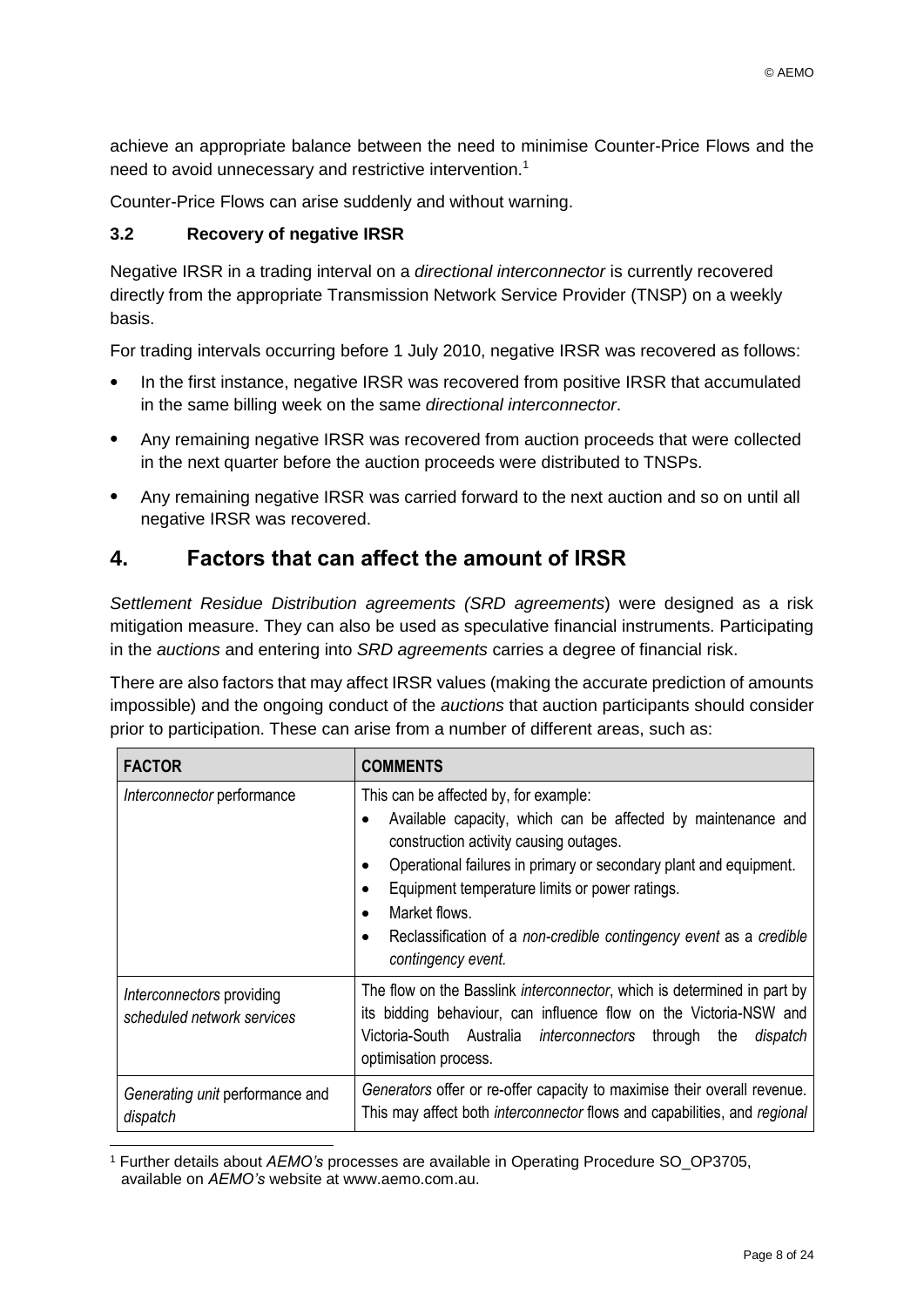| <b>FACTOR</b>         | <b>COMMENTS</b>                                                                                                                                                                                                                                                         |
|-----------------------|-------------------------------------------------------------------------------------------------------------------------------------------------------------------------------------------------------------------------------------------------------------------------|
|                       | reference prices, and therefore IRSR. Other factors affecting generating<br>unit performance include:                                                                                                                                                                   |
|                       | Planned or unplanned outages.                                                                                                                                                                                                                                           |
|                       | Industrial action.                                                                                                                                                                                                                                                      |
|                       | Fuel supply limitations for thermal generation.<br>$\bullet$                                                                                                                                                                                                            |
|                       | Wind availability for wind generation.<br>٠                                                                                                                                                                                                                             |
|                       | Water supply limitations for hydro generation.                                                                                                                                                                                                                          |
|                       | Water supply limitations for thermal generation.                                                                                                                                                                                                                        |
| Price intervention    | Examples where this can occur include:                                                                                                                                                                                                                                  |
|                       | Administered price periods.                                                                                                                                                                                                                                             |
|                       | Pricing revisions following a manifest error under Rule 3.9.2B.<br>$\bullet$                                                                                                                                                                                            |
| Investment in the NEM | Investment decisions can affect the value of IRSR by altering the supply-<br>demand balance (and therefore electricity prices) within each<br>interconnected region. Investment decisions of this type may change:<br>The capacity to transfer power<br>between regions |
|                       | across<br>interconnectors.                                                                                                                                                                                                                                              |
|                       | The capacity to transfer power within regions.                                                                                                                                                                                                                          |
|                       | The quantity of generating plant or load within regions.                                                                                                                                                                                                                |
|                       | A new interconnector may affect inter-regional flows and IRSR value by:                                                                                                                                                                                                 |
|                       | Directly increasing the transfer capacity between the two regions it<br>$\bullet$<br>links (potentially affecting the number of Units to be auctioned, the<br>maximum interconnector capacity, and the regional prices).                                                |
|                       | Changing the transfer capacity at other locations, including the<br>$\bullet$<br>capacity of other interconnectors.                                                                                                                                                     |
|                       | Indirectly affecting the dispatched flow across other interconnectors.                                                                                                                                                                                                  |

## <span id="page-8-0"></span>**5. Calculating IRSR**

[Figure 1](#page-9-2) sets out the calculation (including *transmission* losses) of IRSR resulting from the electricity flow between two RRNs.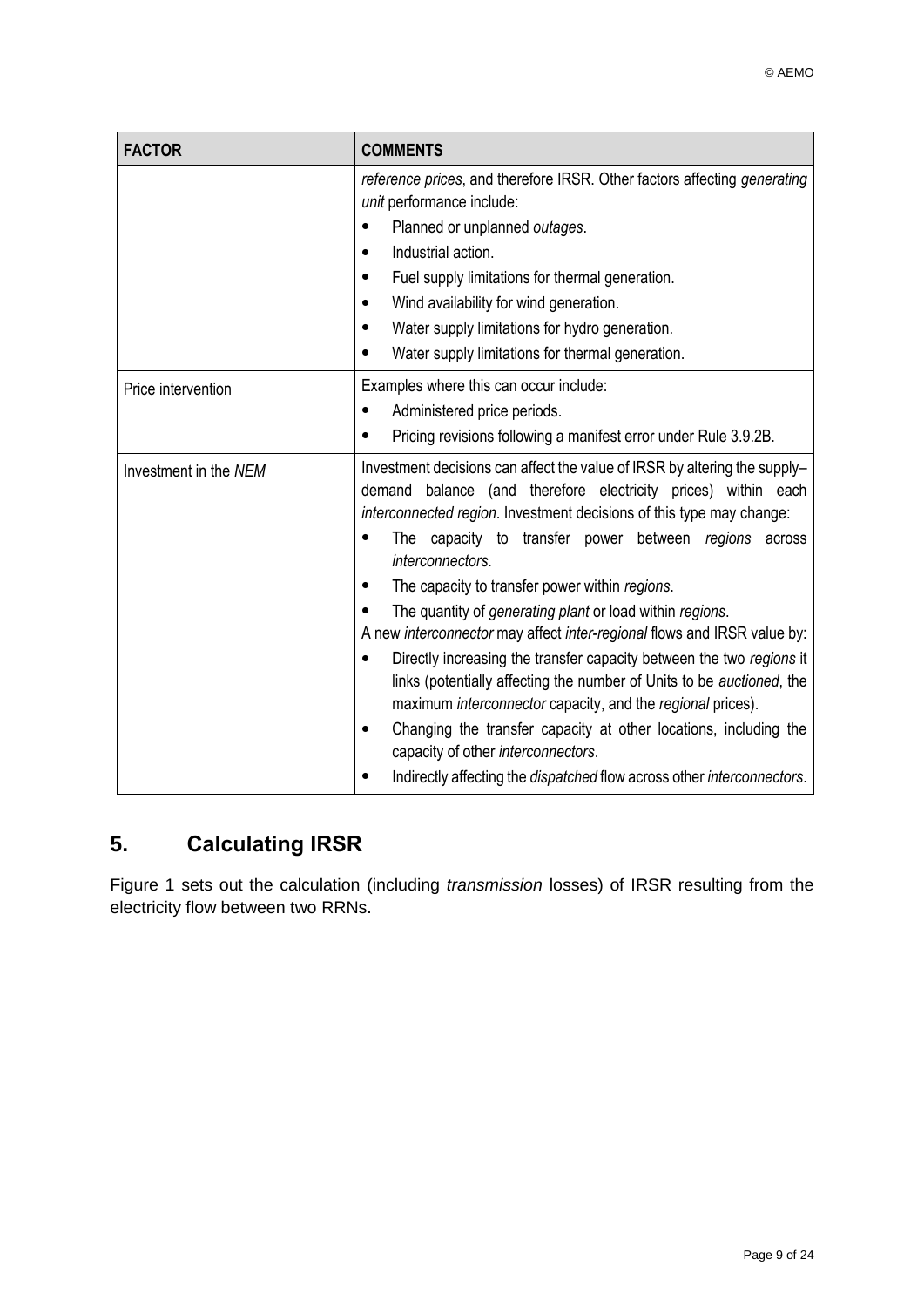### <span id="page-9-2"></span>FIGURE 1: CALCULATING IRSR

| $IRSR_i = RRP_{r2}$ * $IMP_{i2}$ - $RRP_{r4}$ * $EXP_{i2}$                |     |                                                                                         |
|---------------------------------------------------------------------------|-----|-----------------------------------------------------------------------------------------|
| Where:                                                                    |     |                                                                                         |
| IRSR <sub>i</sub>                                                         | =   | IRSR for Notional Interconnector 'i' connecting Region 1 and Region 2.                  |
| $RRP_{r2}$ , $RRP_{r1}$                                                   | Ξ   | Prices at the RRN for 'Region 2' and 'Region 1', respectively.                          |
| $EXP_{int}$                                                               | $=$ | Export Flow into Notional Interconnector 'i' at RRN 1. The value is positive for flow   |
| from Region 1 to Region 2, or zero if the flow is in the other direction. |     |                                                                                         |
| $IMP_{ir2}$                                                               | $=$ | Import Flow out of Notional Interconnector 'i' at RRN 2. The value is positive for flow |
| to Region 2 from Region 1, or zero if the flow is in the other direction. |     |                                                                                         |

This calculation is performed for each *trading interval*, with the values being added together over a week to give a *billing period* value.

If there are two or more Notional Interconnectors between the same two *regions*, the IRSR for each Notional Interconnector is aggregated for each *trading interval* to determine the value for the *directional interconnector* before being aggregated into a *billing period* value.

The IRSR for a *directional interconnector* between two *regions* for a *trading interval* is determined by:

- Step 1: Adding the IRSR for all Notional Interconnectors between the *regions* (which may be a positive or negative amount).
- Step 2: Adding the energy flows of all Notional Interconnectors between the *regions* (to decide the "direction" of energy flow between the *regions*).
- Step 3: Assigning the IRSR in Step 1 to the *directional interconnector* corresponding to the direction of flow in Step 2.

## <span id="page-9-0"></span>**5.1 Determining Notional Interconnector flows**

Flows between *regions* are *metered* on the *regulated interconnectors* near *regional* boundaries. Import and export flows at the *regional reference nodes* are calculated by:

- Estimating total *transmission* losses across the *interconnector*.
- Assigning a proportion of the total *transmission* losses to each *region's network* between the *regional* boundary and the *regional reference nodes*.
- Measuring the flow at the *region* boundary.

#### <span id="page-9-1"></span>**5.1.1 Determining inter-regional transmission losses**

Electricity in the form of losses is consumed in the process of transmitting electricity from *generating units* to end-use customers, and these losses are taken into account during *dispatch* by using *marginal loss factor* equations to calculate and account for *inter-regional* losses across Notional Interconnectors.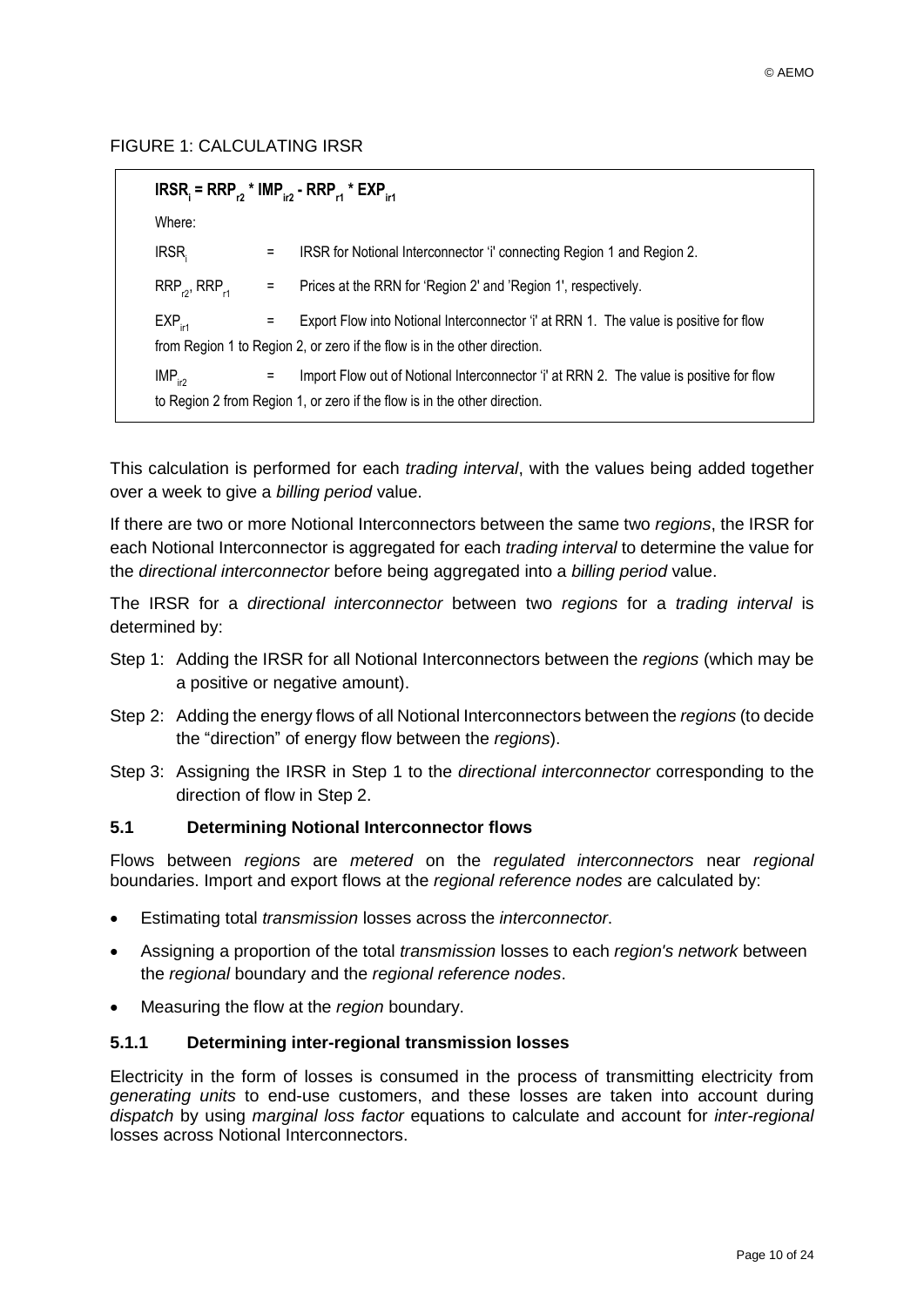AEMO produces the *List of Regional Boundaries and Marginal Loss Factors<sup>2</sup>* annually. This document provides details of the *marginal loss factor* equations for *interconnected regions.*

### <span id="page-10-0"></span>**5.1.2 Apportioning inter-regional transmission losses**

*AEMO* maintains apportionment factors for allocating the *transmission* loss for each Notional Interconnector to the relevant *region*. These factors are reviewed annually and published in the *List of Regional Boundaries and Marginal Loss Factors* document. [Figure 2](#page-10-2) lists the apportionment factor ratios that applied in the *NEM* in 2012–13 and 2013–14.

## <span id="page-10-2"></span>FIGURE 2: HISTORICAL APPORTIONMENT FACTORS

|                                                                         | $2012 - 13$ | 2013-14   |
|-------------------------------------------------------------------------|-------------|-----------|
| Queensland/New South Wales:                                             |             |           |
| Queensland/New South Wales<br><i>Interconnector</i> (QNI)               | 0.45:0.55   | 0.66:0.34 |
| Queensland/New South Wales<br>Interconnector (Terranora Interconnector) | 0.41:0.59   | 0.61:0.39 |
| New South Wales/Victoria:                                               |             |           |
| New South Wales/Victoria Interconnector                                 | 0.65:0.35   | 0.39:0.61 |
| South Australia/Victoria:                                               |             |           |
| Heywood <i>Interconnector</i>                                           | 0.22:0.78   | 0.16:0.84 |
| Murraylink Interconnector                                               | 0.22:0.78   | 0.19:0.81 |

## <span id="page-10-1"></span>**5.1.3 Apportioning inter-regional transmission losses**

[Figure 3](#page-11-1) shows how export flows ( $EXP<sub>ir1</sub>$ ) and import flows (IMP<sub>ir2</sub>) are determined over a *regional* boundary. Figure 4 shows how they are calculated.

<sup>2</sup> Available at: www.aemo.com.au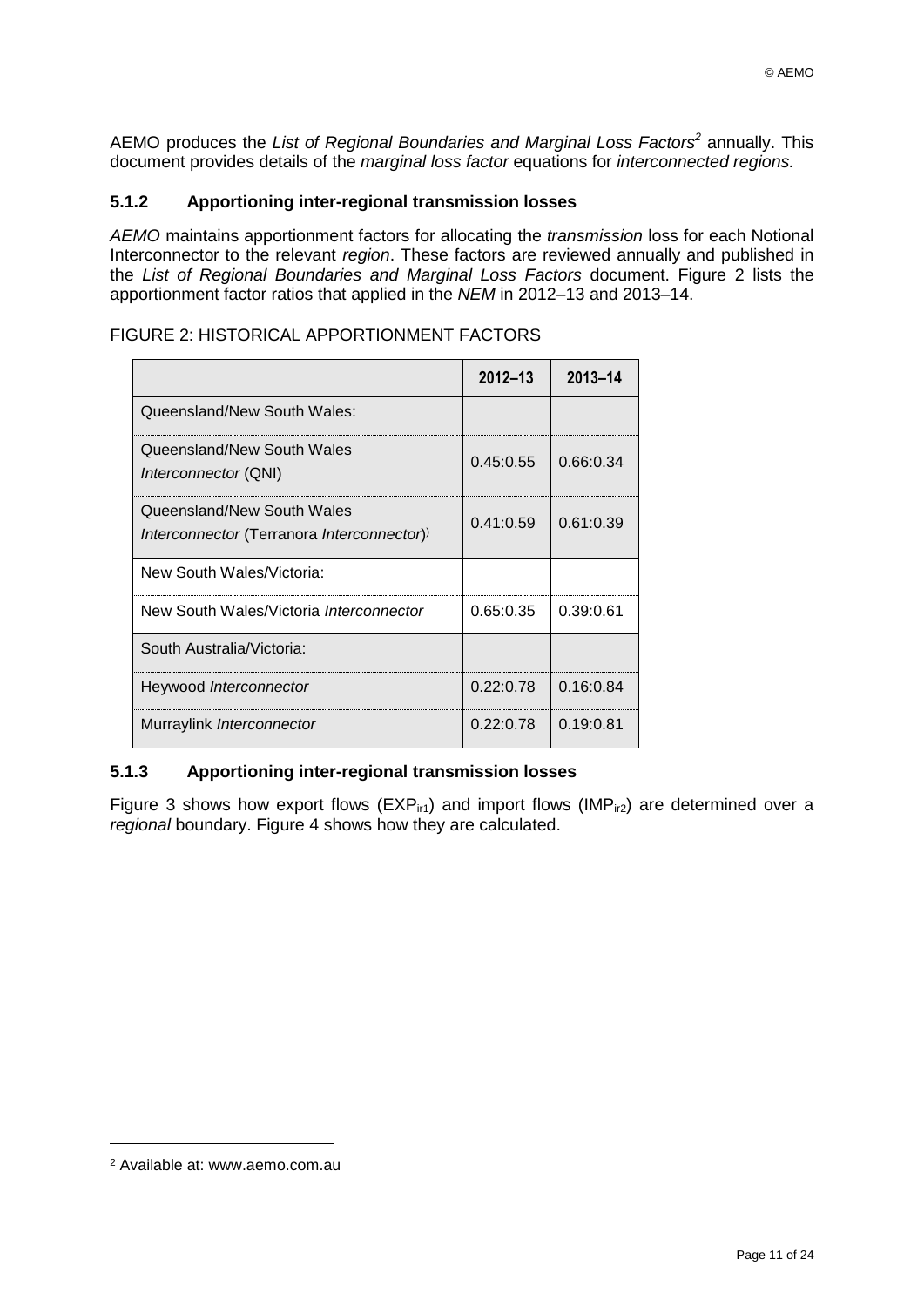

## <span id="page-11-1"></span>FIGURE 3: DETERMINATION OF IMPORT AND EXPORT FLOWS

<span id="page-11-2"></span>FIGURE 4: DETERMINATION OF IMPORT AND EXPORT FLOWS (CALCULATION)

| EXP <sub>ir1</sub>      | $=$ $-$<br>= | $F_i$ + (AF <sub>i1</sub> * IRL <sub>12</sub> ) when flow is from Region 1 to Region 2 on<br>Notional Interconnector 'i'<br>or<br>zero if the flow is in the other direction. |
|-------------------------|--------------|-------------------------------------------------------------------------------------------------------------------------------------------------------------------------------|
| IMP <sub>ir2</sub>      | $=$          | $F_i$ - (A $F_{i2}$ * IRL <sub>12</sub> ) when flow is to Region 2 from Region 1 on<br>Notional Interconnector 'i'<br>or                                                      |
|                         |              | zero if the flow is in the other direction.                                                                                                                                   |
| Where:                  |              |                                                                                                                                                                               |
| F.                      |              | Flow across the Notional Interconnector 'i' as measured at<br>the boundary                                                                                                    |
| $AF_{11}$ , $AF_{12}$ = |              | Apportionment Factors for losses between Regions 1 and 2<br>on Notional Interconnector 'i'                                                                                    |
| $IRL_{12}$              | $=$          | <i>inter-regional</i> Loss across the Notional Interconnector from<br>$RRN_1$ to $RRN_2$                                                                                      |

## <span id="page-11-0"></span>**5.1.4 IRSR example with transmission losses**

Assume the flow on a Notional Interconnector is measured by *metering* installed at the *regional* boundary, and that a measured flow of 30 MW results in 3 MW of *transmission* losses. These losses are apportioned as follows:

- Region 1 ( $AF_1$ ) = 0.6667
- Region 2 ( $AF_2$ ) = 0.3333

Applying the methodology in [Figure 4,](#page-11-2) the flows on the Notional Interconnector are: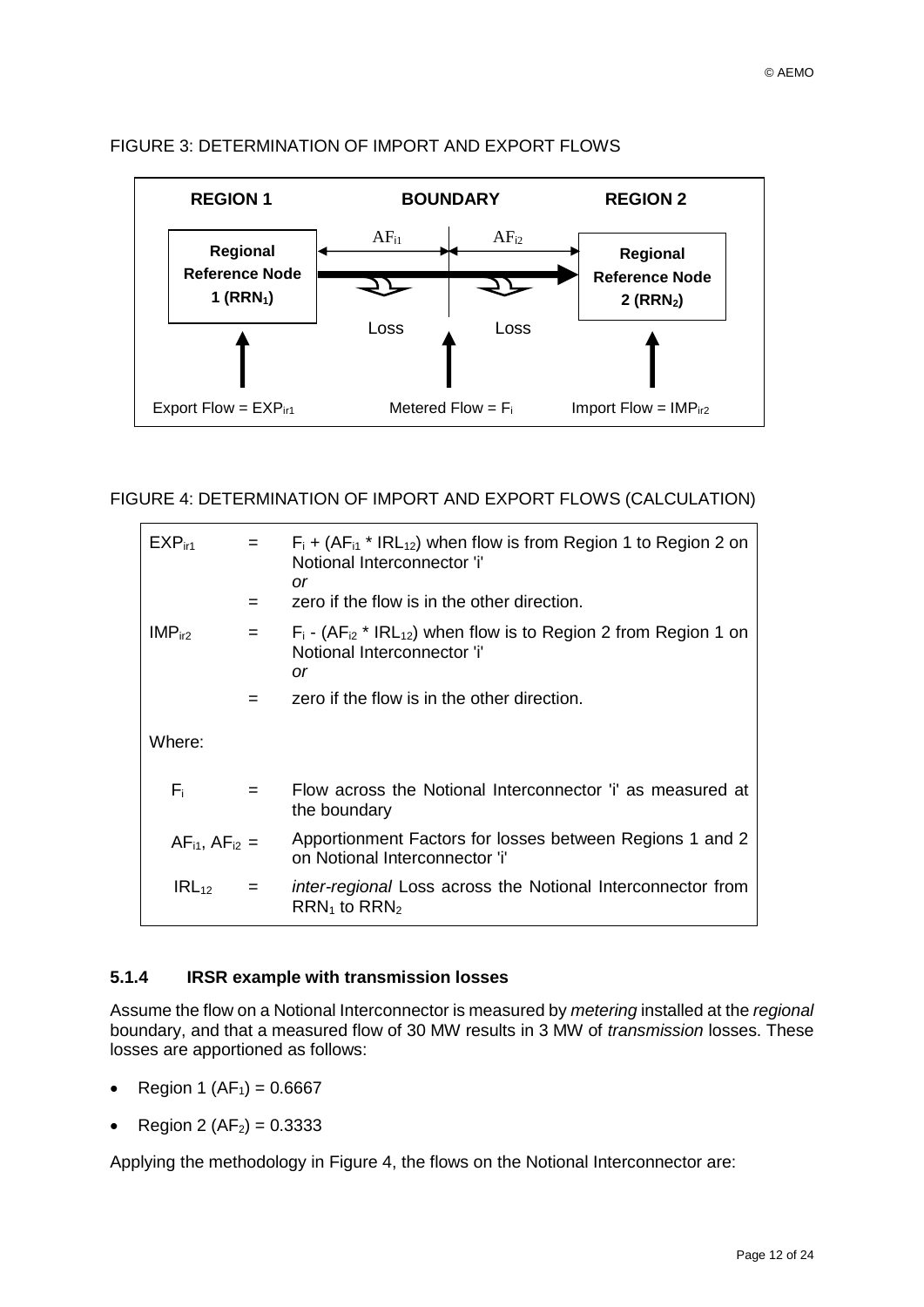- $EXP_{ir1} = (30 + (.6667*3)) = 32$  MW
- $IMP_{1/2} = (30 (.33333*) ) = 29$  MW
- Applying the formula shown in [Figure 1](#page-9-2) (IRSR<sub>i</sub> = RRP<sub>r2</sub> \* IMP<sub>ir2</sub> RRP<sub>r1</sub> \* EXP<sub>ir1</sub>):  $IRSR = (29 MW * $50/MWh - 32 MW * $30/MWh) * 1hr = $490$

This outcome is also achieved by considering the relevant *dispatch* and *settlement* results, as the *dispatch* process must increase total *generation* to account for the 3 MW *transmission* loss across the *regional* boundary.

## <span id="page-12-0"></span>**6. Methodology for IRSR Allocation, Distribution, and Recovery**

Rule 3.6.5 requires *AEMO* to allocate and distribute or recover IRSR according to the following principles:

- *AEMO* must give full effect to *jurisdictional derogations*.
- IRSR must be distributed or recovered in accordance with Rule 3.18 (that is, through the *auction* process). Any IRSR that is the subject of an SRD Agreement must be distributed to the Successful Participant that is party to the *SRD agreement*.
- Any remaining IRSR (for example, because of unsold Units) is distributed to the TNSPs in the *region* that imported the electricity.

*AEMO*'s paper, *Methodology for the Allocation and Distribution of Settlements Residue*<sup>3</sup> , further details how *AEMO* allocates and distributes IRSR in accordance with Rule 3.6.5(a).

## <span id="page-12-1"></span>**7. Auction Eligibility**

Rule 3.18.2(b) outlines who may participate in an *auction*. Clause 3.2 of the *auction rules* outlines who may enter into an *auction participation agreement* (**APA**), which is a pre-requisite to participate in an *auction*. Clause 3.2 also outlines who may enter an *SRD agreement*. As of 1 October 2019, amendments to the National Electricity Rules (NER) enabled the secondary trading of settlements residue distribution units through the AEMO's settlements residue auctions.As part of this, APA's have been updated to cover auction participants eligibility of the trading of secondary units.

## <span id="page-12-2"></span>**8. The Auction**

#### <span id="page-12-3"></span>**8.1 Overview**

Participation in the *auction* involves:

- Entering into an APA with *AEMO* that:
	- Sets out the basis for participation.
	- Specifies the terms and conditions of the *SRD agreements* formed between *AEMO* and Successful Participants.

 <sup>3</sup> Available at: [http://www.aemo.com.au/electricity/Market-Operations/Settlement-Residue-Auction/Guide.](http://www.aemo.com.au/electricity/Market-Operations/Settlement-Residue-Auction/Guide)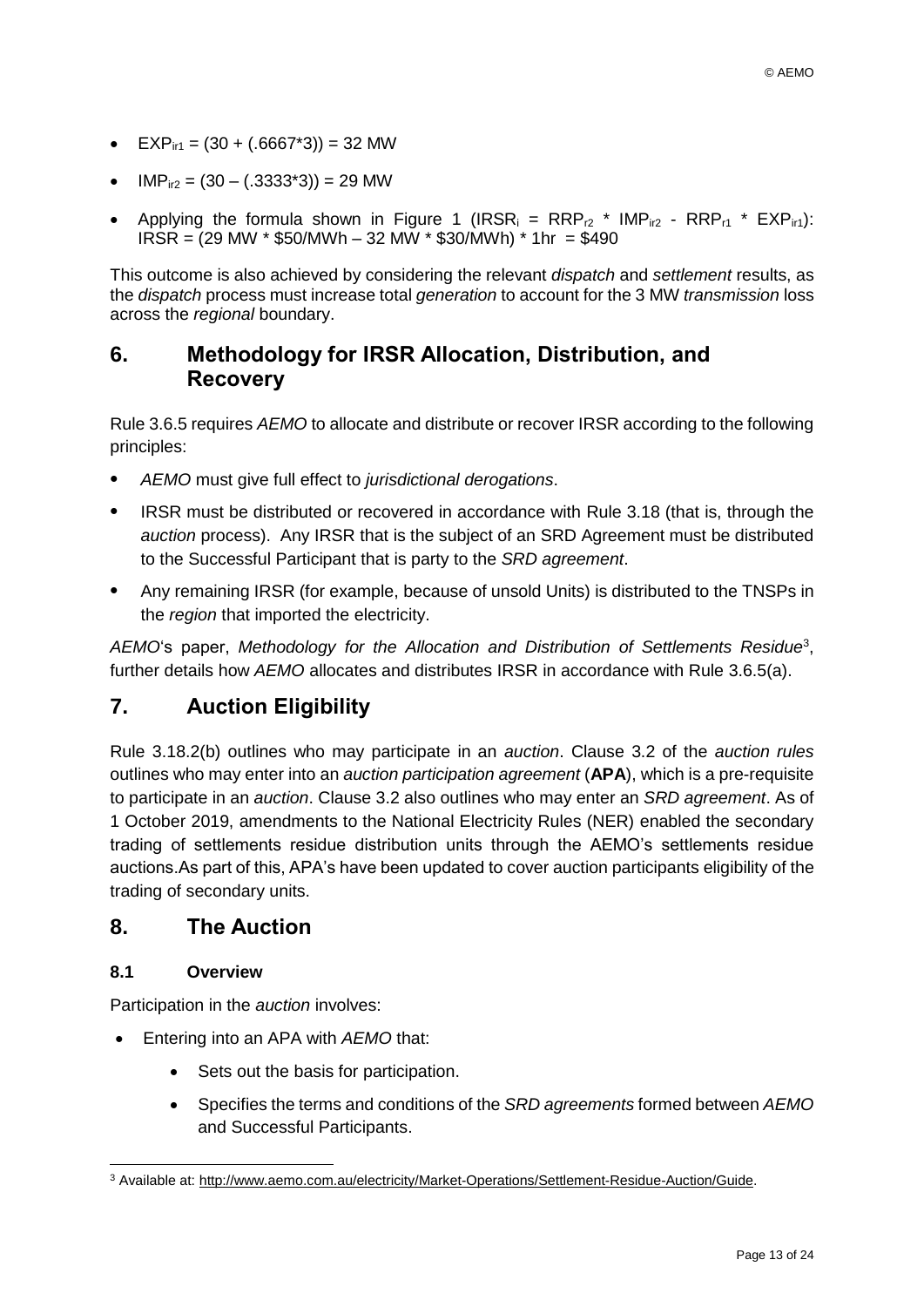- Bidding for and cancellation of units in any combination of Unit Categories and Relevant Quarters to which the Units relate.
- Receiving a confirmation from *AEMO* of the allocation and cancellation of Units, if any, to the Successful Participant.
- The automatic formation of an *SRD agreement* between *AEMO* and each Successful Participant in accordance with the APA. Under each *SRD agreement*, and once successful bids are paid for, the Successful Participants are entitled to receive the greater of:
	- o \$10 for each Unit; or
	- o The value of the IRSR represented by the Units after deducting *auction expense fees*.

From time to time, *AEMO* may change the *auction* process in accordance with the *auction rules*. This may include changes to the maximum number of Units in a Unit Category, or deferral of an *auction* date. Auction Participants should monitor *AEMO's* website for any announcements of any such changes.

## <span id="page-13-0"></span>**8.2 Units**

The *auction rules* provide for the *auction* of Units. A Unit is an entitlement to an amount of IRSR. While IRSR could be a negative amount, the APA provides that there are no negative distributions with respect to a *billing period* and that Successful Participants will always receive a minimum amount of \$10 per Unit for the Relevant Quarter. This amount is calucated one a quarterly baises and not per billing week per quarter.

## <span id="page-13-1"></span>**8.3 Unit Categories**

The Unit Category relates a Unit to a *directional interconnector*.

A Unit within a particular Unit Category is a proportional entitlement to the accumulated IRSR for that Unit Category. The proportion:

- Is determined by the *directional interconnector's* Nominal Capacity.
- Varies between Unit Categories.

While all Units are calculated using the same methodology, each *directional interconnector:*

- Has unique characteristics.
- May accumulate a different level of distributable IRSR.

## <span id="page-13-2"></span>**8.4 Proportional Entitlement**

A Nominal Capacity is assigned to each *directional interconnector* for the purpose of defining a Unit in the relevant *directional interconnector's* Unit Category.

The proportional entitlements for each Unit Category are determined by dividing one Unit by the total number of Units for that *directional interconnector.* The result is expressed as a percentage to five decimal places.

The actual capacity of *inter-regional transmission* links may also be influenced by a number of factors, including: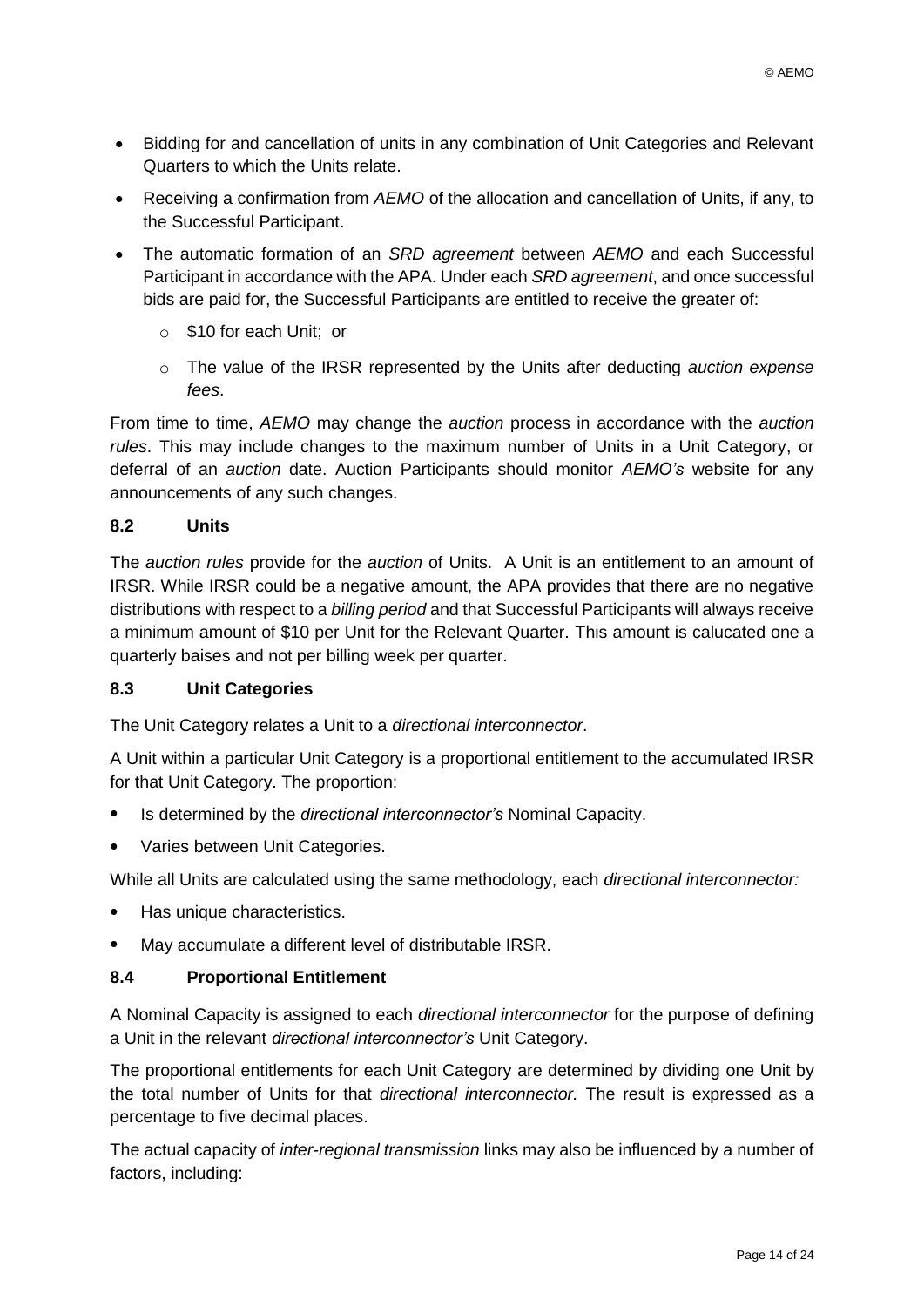- The *transmission elements'* thermal ratings.
- Consideration of *network* voltage control and system stability.

### <span id="page-14-0"></span>**8.5 Units available at each auction**

Normally, 8.33% of the maximum number of Units for each Unit Category for a Relevant Quarter will be made available at each of the twelve *auctions* for that Relevant Quarter. Any Units not sold at earlier *auctions* are rolled over and made available in subsequent *auctions* for the same Relevant Quarter.

*AEMO* determines the number of Units offered in each Unit Category at each upcoming *auction* and makes that information available on its website at least 10 *business days* prior to the *auction*.

Any Units not sold in the final *auction* for a Relevant Quarter remain unsold, and the relevant IRSR is distributed directly to TNSPs in accordance with Rules 3.6.5 and 3.18.4.

## <span id="page-14-1"></span>**9. Auction Timetable**

In general, there are four *auctions* each year.

Currently Units are sold in twelve tranches covering a three-year period.

Until June 2010, Units were sold in four tranches covering a 12 month period; and between June 2010 and June 2013, this was progressively increased to twelve tranches covering a three-year period.

Bidding for each *auction* of Units for each Unit Category for each Relevant Quarter is open for 10 *business days*. This period usually commences at 10:00 am (*EST*) on the first *business day* of the last month preceding each Relevant Quarter and closes at 2:00 pm (*EST*) 10 *business days* later.

#### <span id="page-14-2"></span>**9.1 Bidding and Offering at auction**

Both Bids and Offers may be:

- Varied, withdrawn, or replaced at any time during the bidding period in accordance with clause 7.3(b) of the *auction rules*.
- Made for Units from any combination of Unit Categories and Relevant Quarters on offer at the *auction* in accordance with clause 7.2(b) of the *auction rules*.

Clause 7.2 of the *auction rules* requires each Bid and Offer to specify:

- The number of Units that the Bid/Offer applies to for each Unit Category and Relevant Quarter combination on offer at the *auction* (this number must be either zero or a positive integer).
- A single price for the Bid/Offer (the price must be greater than zero and made on a GSTexclusive basis).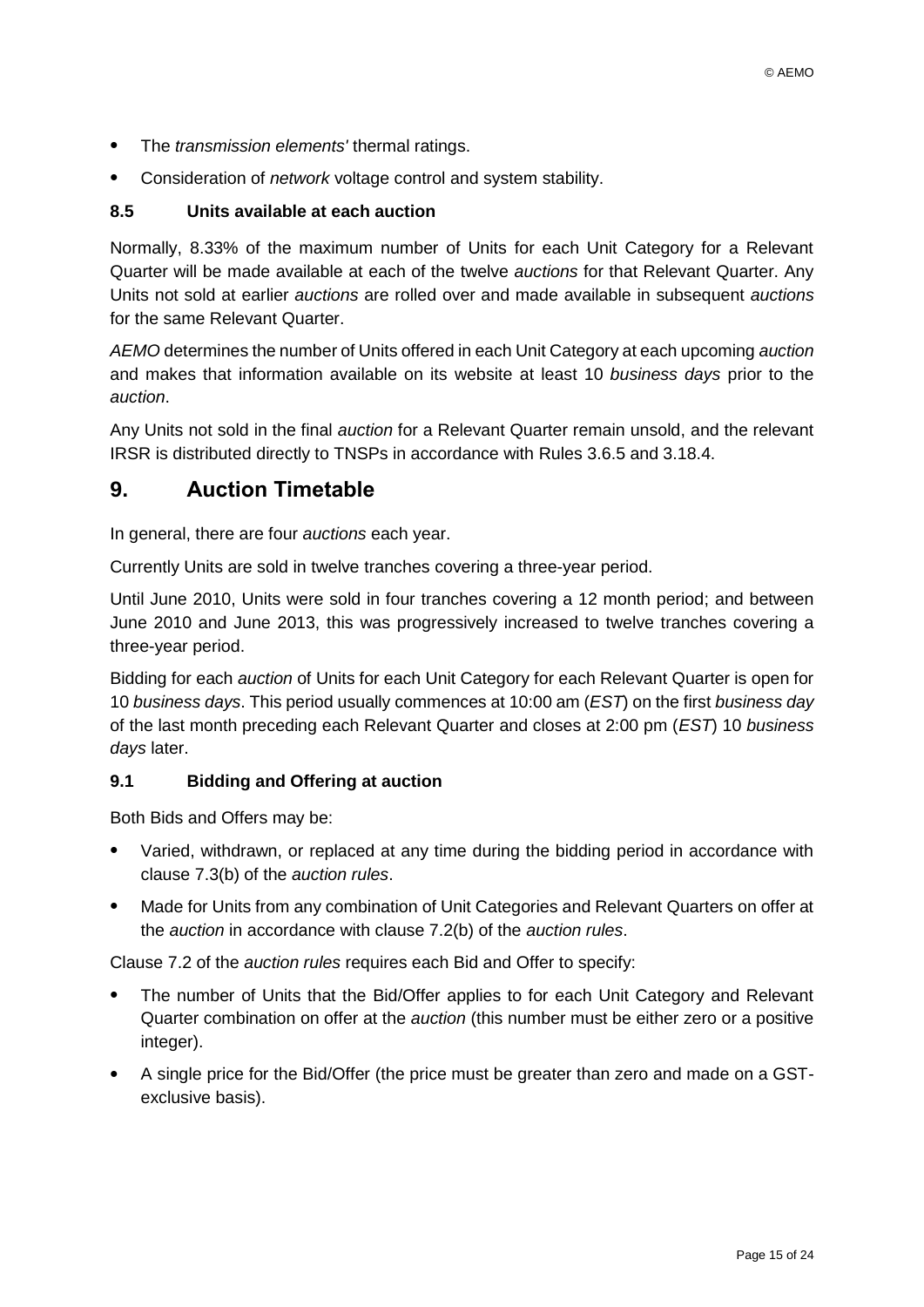## <span id="page-15-0"></span>**9.1.1 Bid and Offer files**

Bids and offers are made electronically via NEMNET. SRA Participants must submit a File that:

- Complies with *AEMO's* approved format.
- Contains a maximum of 2,000 Bids or offers for each set of *auctions*.

The most recent Bid/Offer File in *AEMO's* bid database at the time the *auction* closes is taken to be the File submitted for that set of *auctions*, subject to *AEMO's* discretion to reject defective Bids and/or Offers. Bids and offers are to be submitted separately through the AEMO markets portal.

## <span id="page-15-1"></span>**9.1.2 Bid and Offer rejection**

*AEMO* may reject Bids and/or Offers that do not comply with the NER, the *auction rules,* or the APA.

## <span id="page-15-2"></span>**9.1.3 Linking Bids across Unit Categories and Relevant Quarters**

Auction Participants can submit Bids that link any combination of Unit Categories and Relevant Quarters in accordance with clause 7.2 of the *auction rules*.

It is also possible to Bid for Units in a single Unit Category in a single Relevant Quarter by specifying zero Units in every other available combination of Unit Category and Relevant Quarters.

Please note: Offers are not able to be made on a linked basis.

## <span id="page-15-3"></span>**9.2 Linear Program Determination of Unit Allocation and Pricing**

Bids and offers are used as inputs to a Linear Program that allocates the Units for each *auction* and determines the price at which they will be sold.

## <span id="page-15-4"></span>**9.2.1 Primary Allocation units**

If all *Primary Allocation* Units on offer for a Unit Category in a Relevant Quarter:

- Can be allocated to Bids, all Successful Participants will be allocated their Units at the lowest price at which those Units can be allocated. This will be the price that maximises the *auction* revenue and, therefore, the value of IRSR.
- Cannot be allocated to Bids, the price for that Unit Category in that Relevant Quarter will be zero and Units will be allocated to Successful Participants at that price. Unallocated Units will be allocated to the appropriate TNSP in accordance with Rule 3.6.5(a)(3).

## <span id="page-15-5"></span>**9.2.2 Primary and Cancellation (Secondary) units**

If all *Primary Allocation* Units can be allocated to Bids and *Secondary* Units on offer for a Unit Category in a Relevant Quarter:

• Can be allocated to Bids, all Successful Participants who offered the units that subsequently cleared are paid at the 'Cancellation Price'. The Cancellation Price is set as the clearing price of the auction in which the unit is sold (clause 13.4).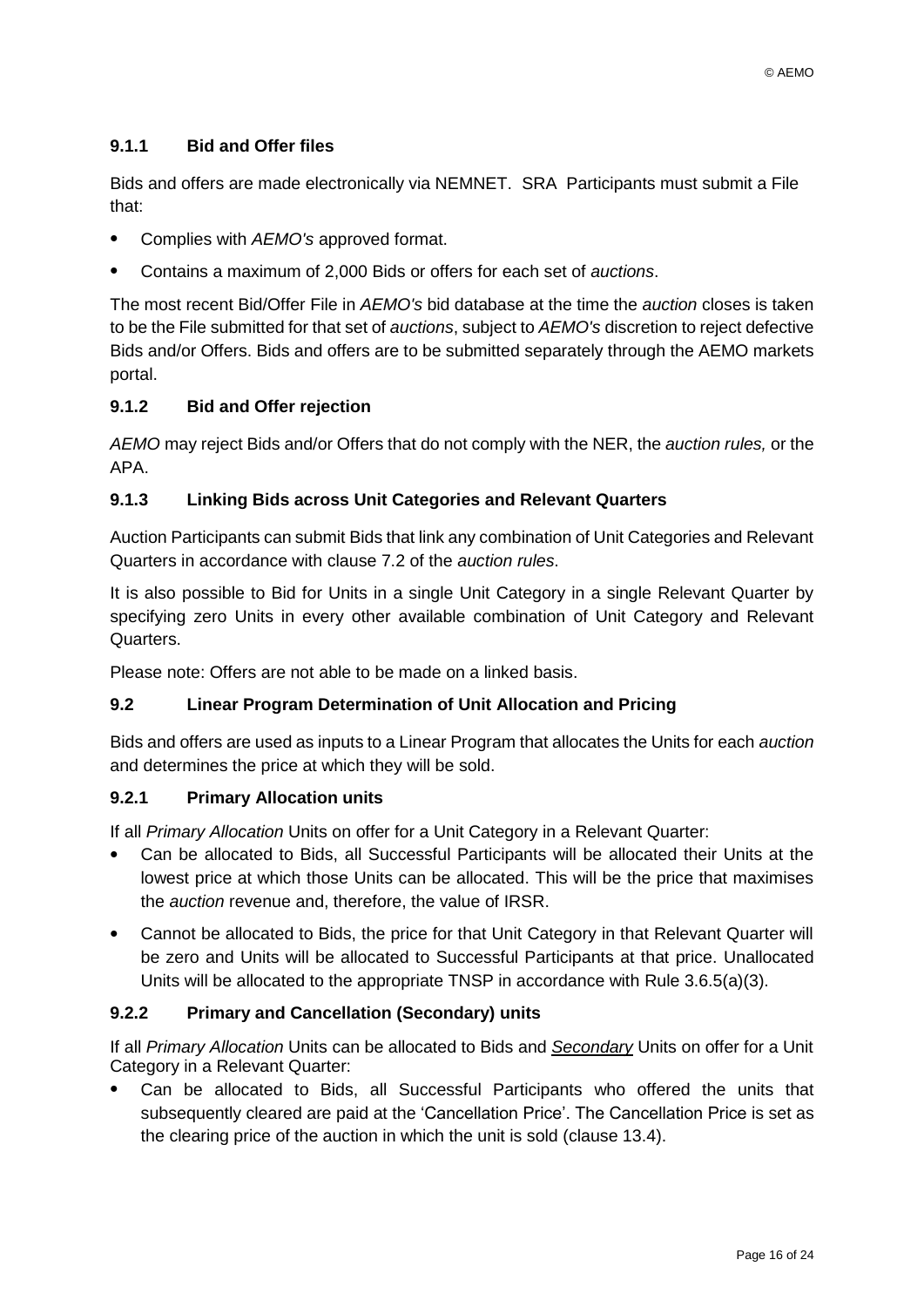• Units sold through the auction are settled in the relevant quarter (at the same time as purchases for those units are settled). Participants will receive payments for the cancellation of units at the same time as they are required to pay for those units. Payments due to and from a participant are shown on a single invoice. The net amount will be payable by or to a participant in accordances with Rule 14.4.

## <span id="page-16-0"></span>**9.2.3 Auction Solver**

The linear programming problem as specified in Schedule 2 of the Auction Rules has been updated to align rule requirements associated with the introduction of Secondary Trading. That is, to include offers of units at prices specified by a participant, as well as the primary allocation of units. The primary allocation of units are "offered" at zero dollars, with offers from participants required to be greater than zero. This ensures primary units are allocated prior to offers from participants. If there are primary units that remain unsold, the clearing price will be \$0, as per the current implementation (clause 13.2(a)(i)).

The clearing price is determined by maximising the revenue to AEMO (as the auctioneer) for the allocated units. The clause in the body of the Auction Rules, now clause 13.2, has not changed. When making an offer of a unit they hold, a participant is in fact offering for AEMO to re-sell the units for a price, and AEMO will remain the counterparty to all agreements with participants.

For the purposes of **Section [9.2](#page-15-3)**:

- Bid and/or offer Category refers to a Bid/Offer for Units in a particular Unit Category for a particular Relevant Quarter.
- Single Category Bid/Offer refers to a Bid/Offer specifying more than zero Units in only one Bid/Offer Category.
- Linked Bid refers to a Bid specifying more than zero Units in multiple Bid Categories and Relevant Quarters.
- Linked Bid Auction Clearing Price is the price against which a Linked Bid's total price must be compared (calculated by adding, for each of the Linked Bid's nominated Bid Categories, the Bid Category's *auction* clearing price multiplied by the number of Units sought in that Bid Category).
- Available Units are the Units made available at an *auction*.

#### <span id="page-16-1"></span>**9.2.4 An auction solely comprising Single Category Bids**

For an *auction* receiving only Single Category Bids, each Bid Category can be considered independently, and each Bid Category carries two possibilities. Either the number of Units for which Bids are received is:

- Greater than or equal to the number of Available Units in the Bid Category; or
- Less than the number of Available Units in the Bid Category.

The Available Units in a Bid Category (where Bids are received for at least the number of Available Units in the Bid Category) are allocated as follows: The highest priced Bid is allocated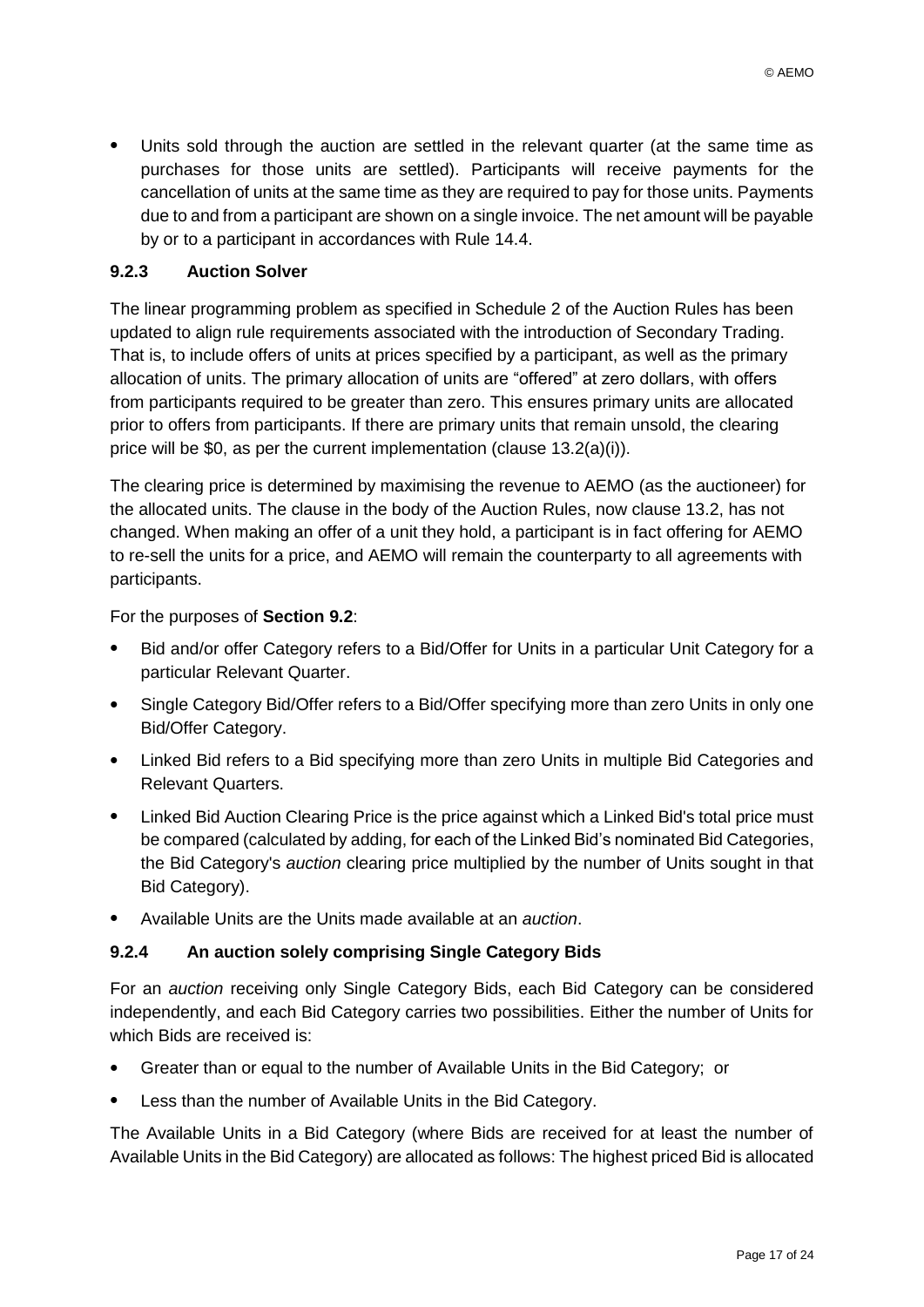the requested number of Available Units, followed by the next highest priced Bid, and so on, until all the Available Units have been allocated. The last Bid to be allocated a Unit may receive only a portion of the Bid's nominated Units.

The *auction* clearing price is:

- Set as the price of the lowest Bid that was allocated a Unit.
- Paid by all Successful Participants for the Units they acquire at the *auction*.

Where Bids are received for less Units than were available in the Bid Category, all Bids will receive their full allocation and the price for Units (for all Successful Participants) will be zero. IRSR that would have accrued to unallocated Units is distributed to the appropriate TNSPs for the relevant *directional interconnector*.

The *auction* results are less straightforward when Linked Bids are submitted.

### <span id="page-17-0"></span>**9.2.5 An auction comprising Linked and Single Category Bids**

There are at least three possible scenarios for *auction* results when a Linked Bid is submitted:

- The Linked Bid's total price is less than the Linked Bid Auction Clearing Price, where the *auction* clearing prices for each Bid Category are determined without considering the Linked Bid. In this situation, the Linked Bid would not be allocated any Units because it is below the *auction* clearing prices set by the other received Bids.
- The Linked Bid's total price is greater than the Linked Bid Auction Clearing Price, where the *auction* clearing prices are determined using both the Single Category Bids (as described above) and the number of Units nominated in the Linked Bid. Under this scenario, the Linked Bid will receive the nominated Units at the *auction* clearing prices.
- The Linked Bid prices or quantities are such that the *auction* clearing price is set by the Linked Bid in at least one Bid Category. Under this scenario, there may be insufficient Available Units to satisfy the Linked Bid for that Bid Category. If this is the case, the Linked Bid will be proportionally scaled back across all Bid Categories. Further, if the Linked Bid is potentially the *auction* clearing price Bid in more than one Bid Category, the Linear Program will determine the *auction* clearing prices in the relevant Bid Categories according to that combination of *auction* clearing prices that maximises *auction* revenue.

#### <span id="page-17-1"></span>**9.2.6 Tied Bids**

A tied Bid occurs when multiple Bids in the same Bid Category have the same price and this price sets the Bid Category's *auction* clearing price.

The *auction rules* do not resolve tied Bids and the Linear Program resolves them in a way that cannot be predicted.

Auction Participants may reduce the possibility of a tied Bid by submitting Bid Prices likely to be unique (for example, \$501.17 or \$498.32 rather than \$500.00).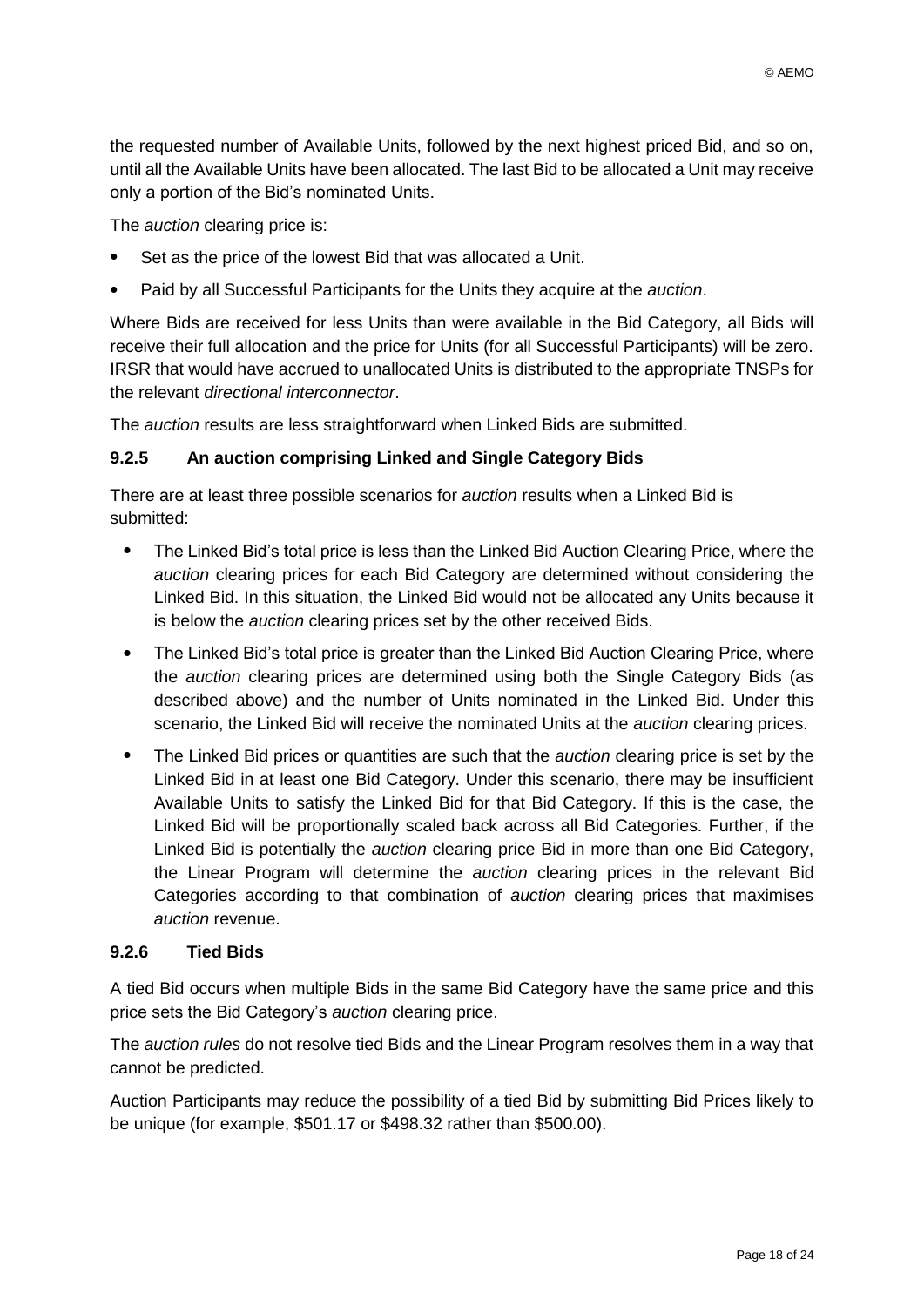## <span id="page-18-0"></span>**9.3 Auction results**

Within two *business days* of the completion of an *auction, AEMO* sends an electronic confirmation to each Auction Participant that submitted a Bid and/of Offer File. This confirmation sets out, among other things:

- The number of Units in each Unit Category and each Relevant Quarter allocated/cancelled to/from the Auction Participant (which may be zero).
- The purchase and cancellation price per Unit.
- The total purchase/cancellation price.
- The dates for payment of the purchase/cancellation price.

*Auction* results are *published* on *AEMO's* website within five *business days* of the *auction's* completion. *Published* results include:

- Details of Bids and Offers (excluding the identity of each bidder).
- The purchase/cancellation price per Unit for each Unit Category for each Relevant Quarter.
- The number of Units sold (Primary allocated and Secondary units) in each Category.

### <span id="page-18-1"></span>**9.4 SRD Agreement payments and distributions**

*SRD agreement* payments and distributions involve Successful Participants:

- Paying the purchase price.
- Receiving the *settlements residue* distribution instalments after the deduction of *auction expense fees* and making any other adjustments.
- Receiving funds successful cancellation of units.
- Receiving reconciliation statements at the end of each calendar quarter.

Distribution instalments are made weekly on the day *AEMO* makes payments to *Market Participants*. This usually occurs on the twentieth *business day* after the end of each *billing period*, but can be later.

Each distribution instalment must be included in the statements provided by *AEMO* for the relevant *billing period*.

The amount of each distribution instalment is based on the net IRSR for each relevant Unit Category for the relevant *billing period* (or part of the relevant *billing period*), subject to the deduction of *auction expense fees*.

#### <span id="page-18-2"></span>**9.5 Auction expense fees**

*Auction expense fees* are deducted from the first distribution instalment. If this is insufficient to meet the *auction expense fees*:

- No distribution will be made.
- The *auction expense fees* will be deducted from subsequent distribution instalments until:
	- Outstanding *auction expense fees* are fully recovered; or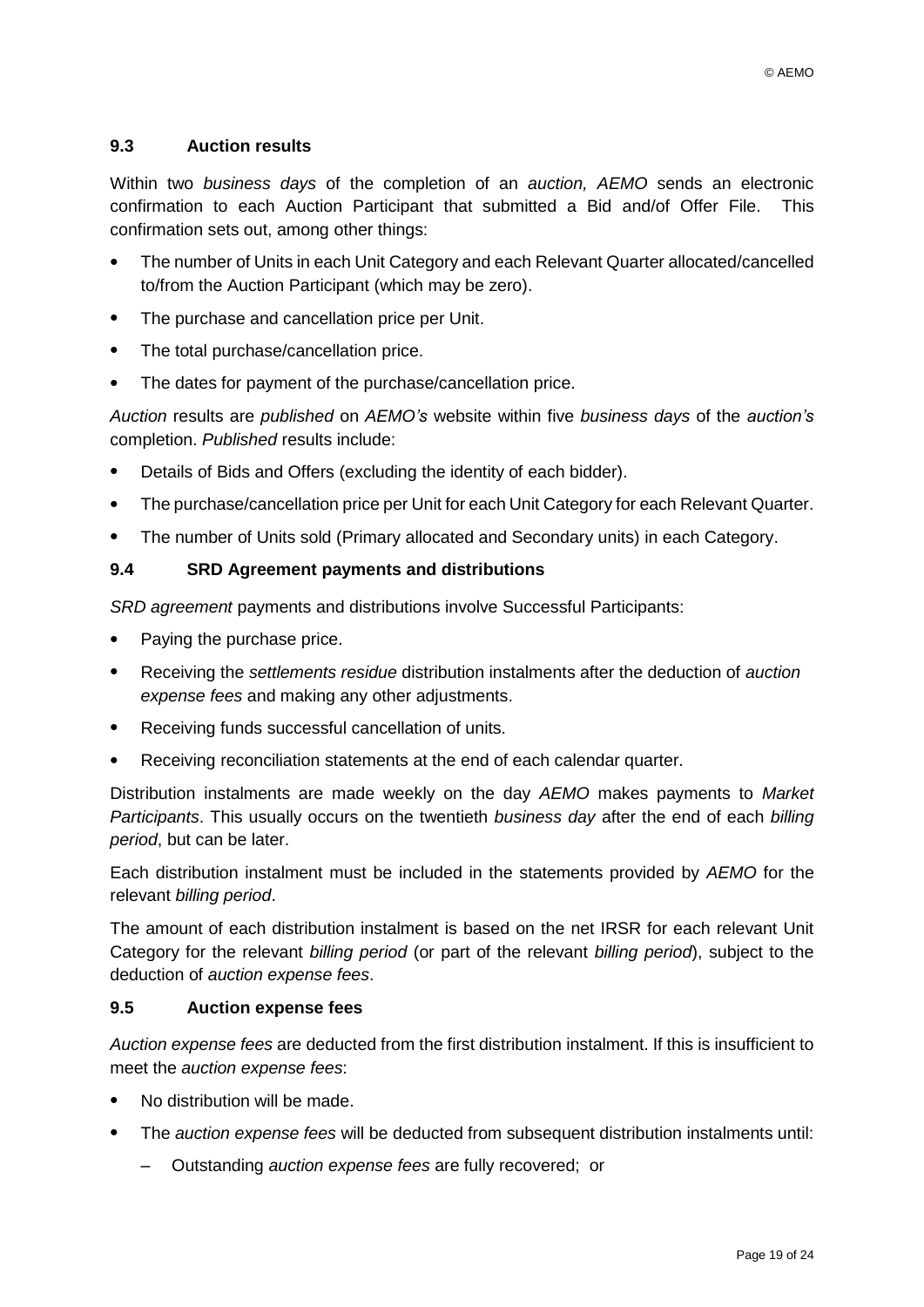– All of the distribution instalments have been paid.

For the purpose of section 9.5 Auction fees a participant owes is determined to be equal to the fees accrued for cancellation transactions, allocation transactions for units in the Relevant Quarter, as well as any fees remaining from the previous quarter. If a participant did not accrue sufficient residue in a quarter to pay their fees, these would roll over into the next quarter, and so on. AEMO will continue to reconcile total recovery on an annual basis, and incorporate any under or over- recovery into the calculation of expenses for the following year. *Auction expense fees* are calculated in accordance with clause 15 of the *auction rules*, and reconciled in accordance with clause 15.

## <span id="page-19-0"></span>**9.6 Adjustments**

*AEMO* is required to pass on any adjustments in the IRSR to which the Successful Participant's Units relate except where *AEMO* has terminated the *SRD agreement*.

The APA provides that:

- *AEMO* must issue *revised statements* and other statements as required under Rule 3.15.19, setting out the adjustment amount (plus interest calculated in accordance with Rule 3.15.19).
- *AEMO* or the Successful Participant (as the case may be) must pay the adjustment amount and interest in accordance with Rule 3.15.20.

## <span id="page-19-1"></span>**9.7 Reconciliation statements**

*AEMO* must provide a Successful Participant with a reconciliation statement for each *SRD agreement* via NEMNET within 10 *business days* of making the *SRD agreement*'s last distribution instalment. The statement must set out:

- The amount the Successful Participant is entitled to receive.
- The total amount distributed to the Successful Participant.
- Any adjustments necessary to ensure the Successful Participant receives at least \$10 per Unit.

## <span id="page-19-2"></span>**9.8 Goods and Services Tax**

*AEMO* has received a private ruling from the Australian Taxation Office to the effect that no amount of *auction expense fees* relates to GST.

Key points of the ruling are set out in the *Application of the GST to NEM Transactions*<sup>4</sup> and a copy of the ruling is available upon request.

## <span id="page-19-3"></span>**10. Further Information**

## <span id="page-19-4"></span>**10.1 AEMO publications**

AEMO publishes information that could be of relevance. This includes:

 $\overline{a}$ <sup>4</sup> Available at: [http://www.aemo.com.au/Electricity/Policies-and-Procedures/Settlements-Procedures.](http://www.aemo.com.au/Electricity/Policies-and-Procedures/Settlements-Procedures)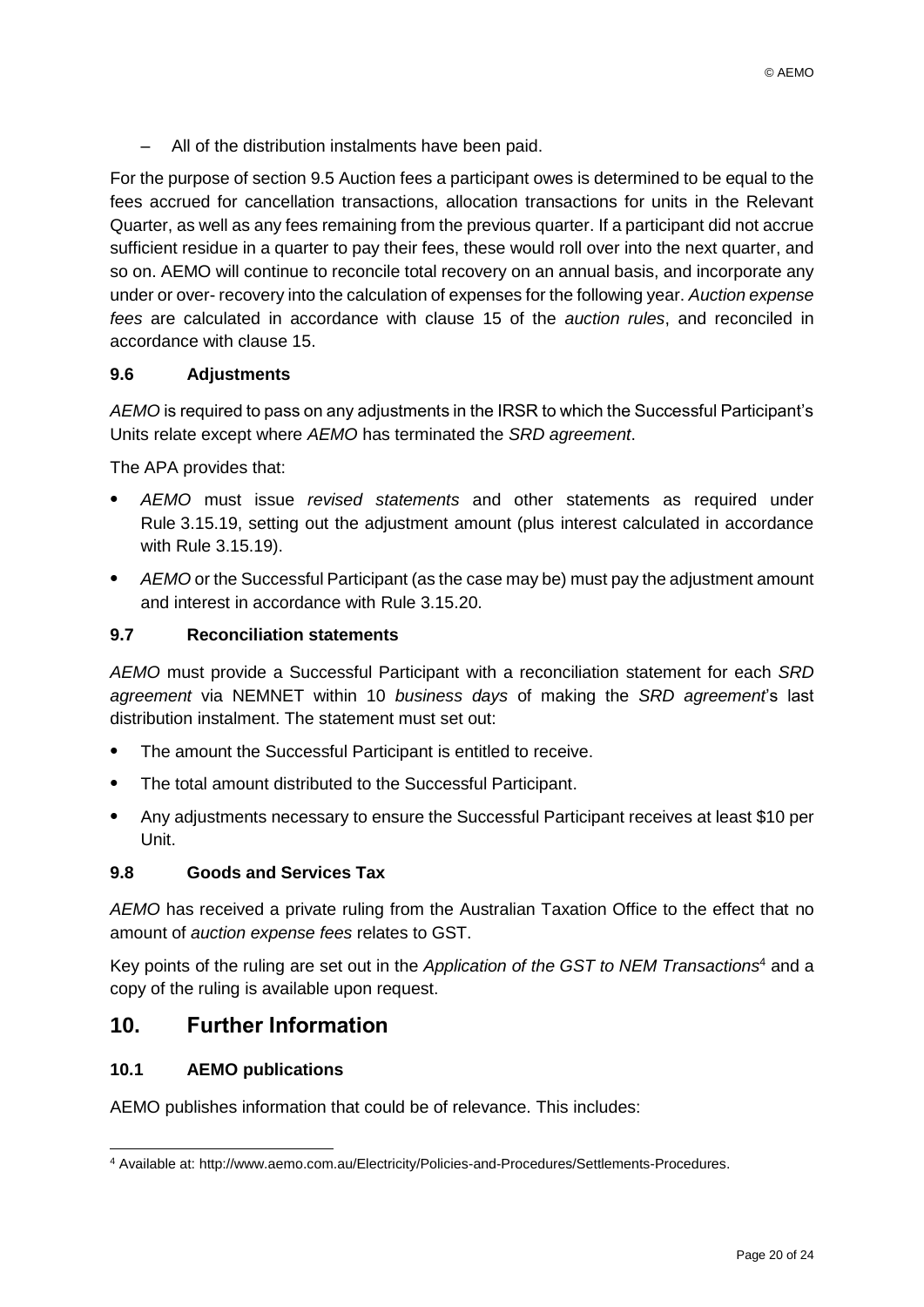| <b>INFORMATION</b>                                                                          | <b>DETAILS</b>                                                                                                                                                                                                                                                                        |
|---------------------------------------------------------------------------------------------|---------------------------------------------------------------------------------------------------------------------------------------------------------------------------------------------------------------------------------------------------------------------------------------|
| Allocating<br>Apportionment<br>Factors<br>for<br><b>Transmission Losses between Regions</b> |                                                                                                                                                                                                                                                                                       |
| <b>Auction Dates</b>                                                                        |                                                                                                                                                                                                                                                                                       |
| <b>Auction Expense Fees</b>                                                                 | Fees payable upon successful purchase of units.                                                                                                                                                                                                                                       |
| <b>Auction Notices</b>                                                                      | Regular notices about upcoming auctions, including timing and the number<br>of available units.                                                                                                                                                                                       |
| <b>Auction Report</b>                                                                       | A quarterly report covering information on the progress of auctions, negative<br>IRSR amounts, and IRSR amounts accumulated for the previous quarter and<br>comparative information on distributions compared to auction proceeds.                                                    |
| <b>Auction Results</b>                                                                      | Also available via the Electricity Market Management System (EMMS) data<br>model. Provides information concerning the units sold, and the price for each<br>unit.                                                                                                                     |
| Auction Rules and Auction Participation<br>Agreement                                        | Details processes concerning the auction and distribution of IRSR.                                                                                                                                                                                                                    |
| Electricity Market Management System<br>Data                                                | Market data                                                                                                                                                                                                                                                                           |
| <b>Electricity Statement of Opportunities</b>                                               | A 10-year outlook of supply and demand in the NEM.                                                                                                                                                                                                                                    |
| <b>EMMS Data Model</b>                                                                      | A database replicating most of the data contained on the AEMO market<br>database.                                                                                                                                                                                                     |
| Exemption from Requirement to<br>hold<br><b>Australian Financial Services Licence</b>       |                                                                                                                                                                                                                                                                                       |
| including<br>Historical<br>Auction<br>Results,<br>negative IRSR                             |                                                                                                                                                                                                                                                                                       |
| Mathematical Formulation of Settlement<br>Residue Auction Algorithm                         | A description of the formulation of the auction solver algorithm.                                                                                                                                                                                                                     |
| <b>MT PASA</b>                                                                              | Medium Term Projected Assessment of System Adequacy (MT PASA) - a<br>forecast of supply and demand covering the period from the end of the Short<br>Term Projected Assessment of System Adequacy (ST PASA) for the next<br>two years.                                                 |
| the<br>Allocation<br>Methodology<br>for<br>and<br>Distribution of Settlements Residue       |                                                                                                                                                                                                                                                                                       |
| National<br>Transmission<br>Network<br>Development Plan                                     | A view of the efficient development of the national transmission grid for a<br>planning horizon covering the next 20 years under a range of credible<br>scenarios.                                                                                                                    |
| Network Outage Plans                                                                        | Planned network outage information and projected impact assessments.                                                                                                                                                                                                                  |
| Network Outage Schedule                                                                     | The planned network outages for work on the transmission system, including<br>planned start and end times of each outage, likelihood of the proposed<br>outage proceeding and, where relevant, the constraint equation set that<br>would be invoked in dispatch to manage the outage. |
| Interconnector<br>Performance<br>Quarterly<br>Reports                                       | Information about:<br>Each interconnector's transfer capacity.<br>٠                                                                                                                                                                                                                   |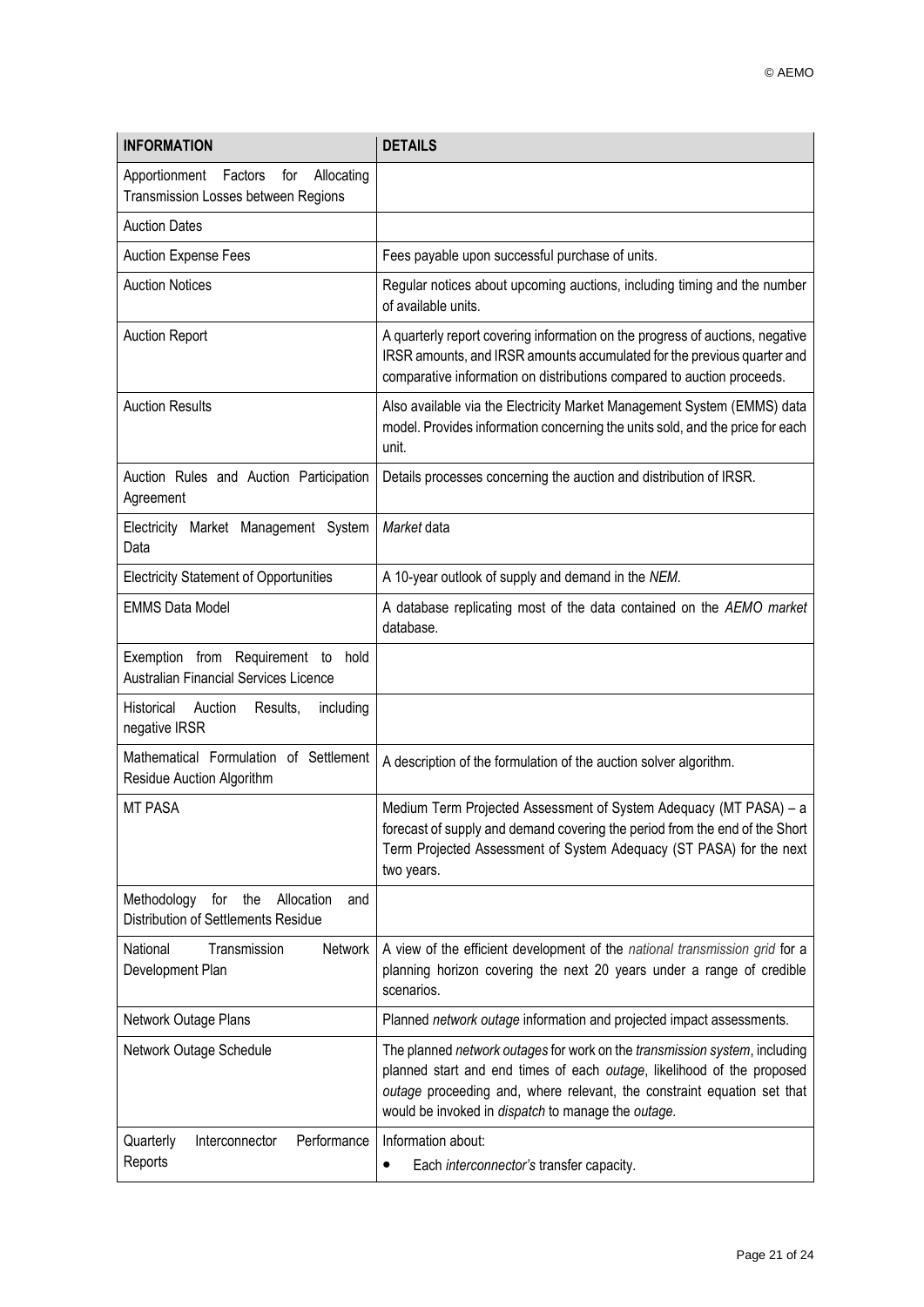| <b>INFORMATION</b>           | <b>DETAILS</b>                                                                                                                |  |
|------------------------------|-------------------------------------------------------------------------------------------------------------------------------|--|
|                              | The discrepancy between the <i>interconnector's</i> transfer capacity and its<br>transfer capacity in the absence of outages. |  |
| Settlement information       | Also available via the EMMS data model, information such as IRSR<br>distributions, and negative IRSR.                         |  |
| Settlement Residue Committee | Membership details of the Committee created under the NER to oversee<br>auction processes.                                    |  |
| <b>ST PASA</b>               | Short Term Projected Assessment of System Adequacy (ST PASA). A<br>seven-day forecast of supply and demand.                   |  |
| Unit Category Information    |                                                                                                                               |  |
| Week in Review               | A weekly bulletin of market-specific information.                                                                             |  |

### <span id="page-21-0"></span>**10.2 AEMO Communications**

AEMO Communications are emails issued by *AEMO* to advise *Registered Participants* of notices of consultation, current events, and other NEM information. These emails are sent to each *Registered Participant's* nominated *NEM* primary contact.

#### <span id="page-21-1"></span>**10.3 Network Outage Plans**

Rule 3.7A requires *AEMO* and TNSPs to publish a monthly Network Outage Plan that includes:

- Planned *network outage* information for the next 13 months.
- An assessment of the projected impact each *network outage* will have on *intra-regional* and *inter-regional power transfer* capabilities.

Each Network Outage Plan provides information about the expected impact of planned *outages* on transfer capabilities, any applicable revised limit equations, and a plain English description of the limit equations.

Network Outage Plans are distributed monthly via *AEMO* Communications emails, and are published in Excel format.

#### <span id="page-21-2"></span>**10.4 Annual Planning Reports**

TNSPs are required to *publish* an *Annual Planning Report* providing information. The TNSP websites generally provide information on current major projects.

## <span id="page-21-3"></span>**11. Glossary**

| Term        | <b>Meaning</b>                                    |
|-------------|---------------------------------------------------|
| <b>AEMO</b> | Australian Energy Market Operator Limited         |
| <b>APA</b>  | auction participation agreement                   |
| <b>ASIC</b> | Australian Securities and Investments Commission. |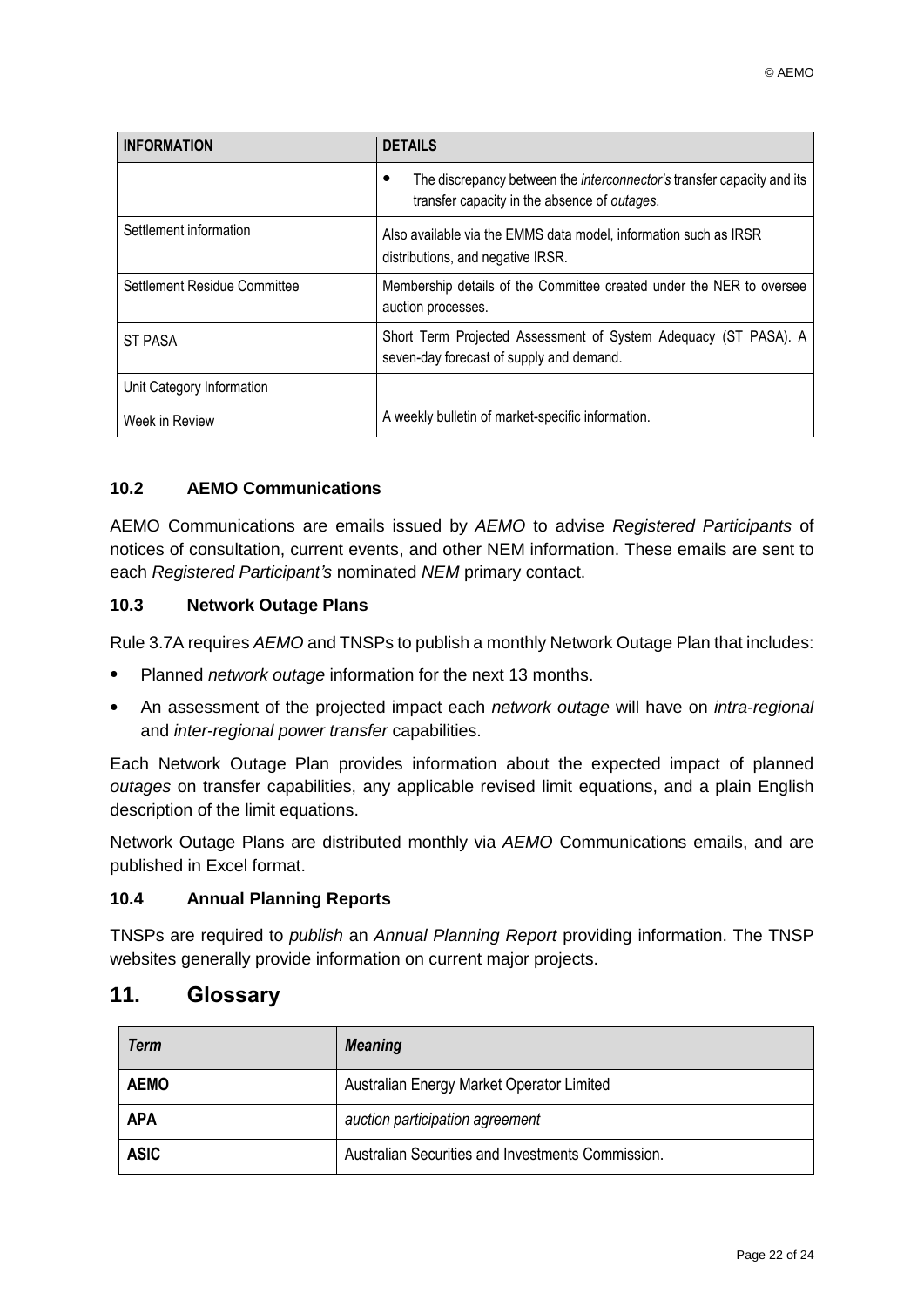| <b>Term</b>                                                 | <b>Meaning</b>                                                                                                                                                                                                                                                                                                                                                                                                                                                     |
|-------------------------------------------------------------|--------------------------------------------------------------------------------------------------------------------------------------------------------------------------------------------------------------------------------------------------------------------------------------------------------------------------------------------------------------------------------------------------------------------------------------------------------------------|
| <b>Auction Participant</b>                                  | A person who has signed an APA.                                                                                                                                                                                                                                                                                                                                                                                                                                    |
| <b>Basslink</b>                                             | A scheduled network service connecting the Victorian region with the<br>Tasmanian region.                                                                                                                                                                                                                                                                                                                                                                          |
| <b>Bid</b>                                                  | A single price bid for a specified number of Units.                                                                                                                                                                                                                                                                                                                                                                                                                |
| <b>Bid File</b>                                             | A file submitted to AEMO electronically containing Bids.                                                                                                                                                                                                                                                                                                                                                                                                           |
| <b>Offer</b>                                                | A single price offer to cancel a specific number of units.                                                                                                                                                                                                                                                                                                                                                                                                         |
| <b>Offer File</b>                                           | A file submitted to AEMO electronically containing Offers.                                                                                                                                                                                                                                                                                                                                                                                                         |
| <b>Counter-Price Flow</b>                                   | A flow of electricity from a RRN to another RRN where the spot price is<br>lower.                                                                                                                                                                                                                                                                                                                                                                                  |
| <b>CSV Files</b>                                            | Files containing data in comma separated values format.                                                                                                                                                                                                                                                                                                                                                                                                            |
| <b>EMMS Data Model</b>                                      | The database that is made available on the AEMO Electricity Market<br>Management System and that replicates most of the data contained on the<br>AEMO market database.                                                                                                                                                                                                                                                                                             |
| <b>GST</b>                                                  | The goods and services tax governed by A New Tax System (Goods and<br>Services Tax) Act 1999 (Cth) and related legislation.                                                                                                                                                                                                                                                                                                                                        |
| <b>Inter-regional Settlements</b><br><b>Residue or IRSR</b> | That part of the settlements residue arising from energy flow across<br>Notional Interconnectors.                                                                                                                                                                                                                                                                                                                                                                  |
| <b>Linear Program</b>                                       | A program using a mathematical technique that seeks to find the optimal<br>solution to a problem that can be specified by a set of linear equations.                                                                                                                                                                                                                                                                                                               |
| <b>Market Event Report</b>                                  | Reports prepared by AEMO dealing with power system incidents that have<br>had a significant impact on dispatch.                                                                                                                                                                                                                                                                                                                                                    |
| <b>MT PASA</b>                                              | medium-term projected assessment of system adequacy process                                                                                                                                                                                                                                                                                                                                                                                                        |
| <b>NEMDE</b>                                                | AEMO's computer scheduling, pricing, and <i>dispatch</i> program for the<br>management of the NEM.                                                                                                                                                                                                                                                                                                                                                                 |
| <b>NEMNET</b>                                               | The electronic communication system to which Registered Participants<br>may connect for the purposes of the NER.                                                                                                                                                                                                                                                                                                                                                   |
| <b>Network Outage Schedule or</b><br><b>NOS</b>             | An AEMO database that assists AEMO and the TNSPs to co-ordinate<br>planned network outages. A snapshot of the information in this database<br>at 4am EST daily is published on the AEMO website.                                                                                                                                                                                                                                                                   |
| <b>Nominal Capacity</b>                                     | The Nominal Capacity of a directional interconnector is the capacity<br>assigned to that directional interconnector solely for the purpose of<br>determining the proportional entitlement of IRSR that applies for the<br>relevant Unit Category. The actual capacity of an interconnector may vary<br>based on a number of factors and at any time may be less than or may<br>exceed the Nominal Capacity assigned to the relevant directional<br>interconnector. |
| <b>Notional Interconnector</b>                              | The concept of a Notional Interconnector is used to provide a simple radial<br>link representation of individual transmission lines that form a physical                                                                                                                                                                                                                                                                                                           |